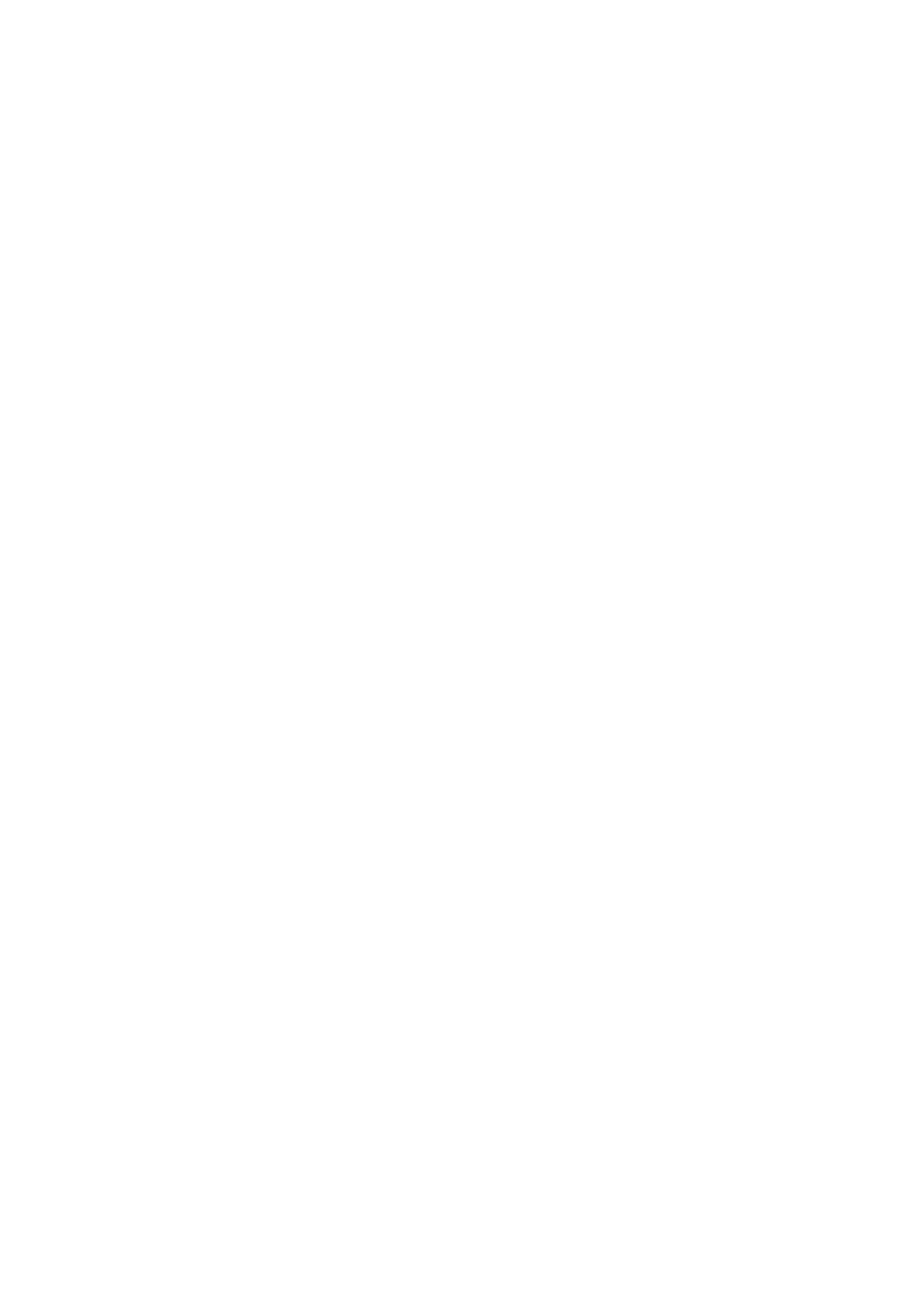## **Contents**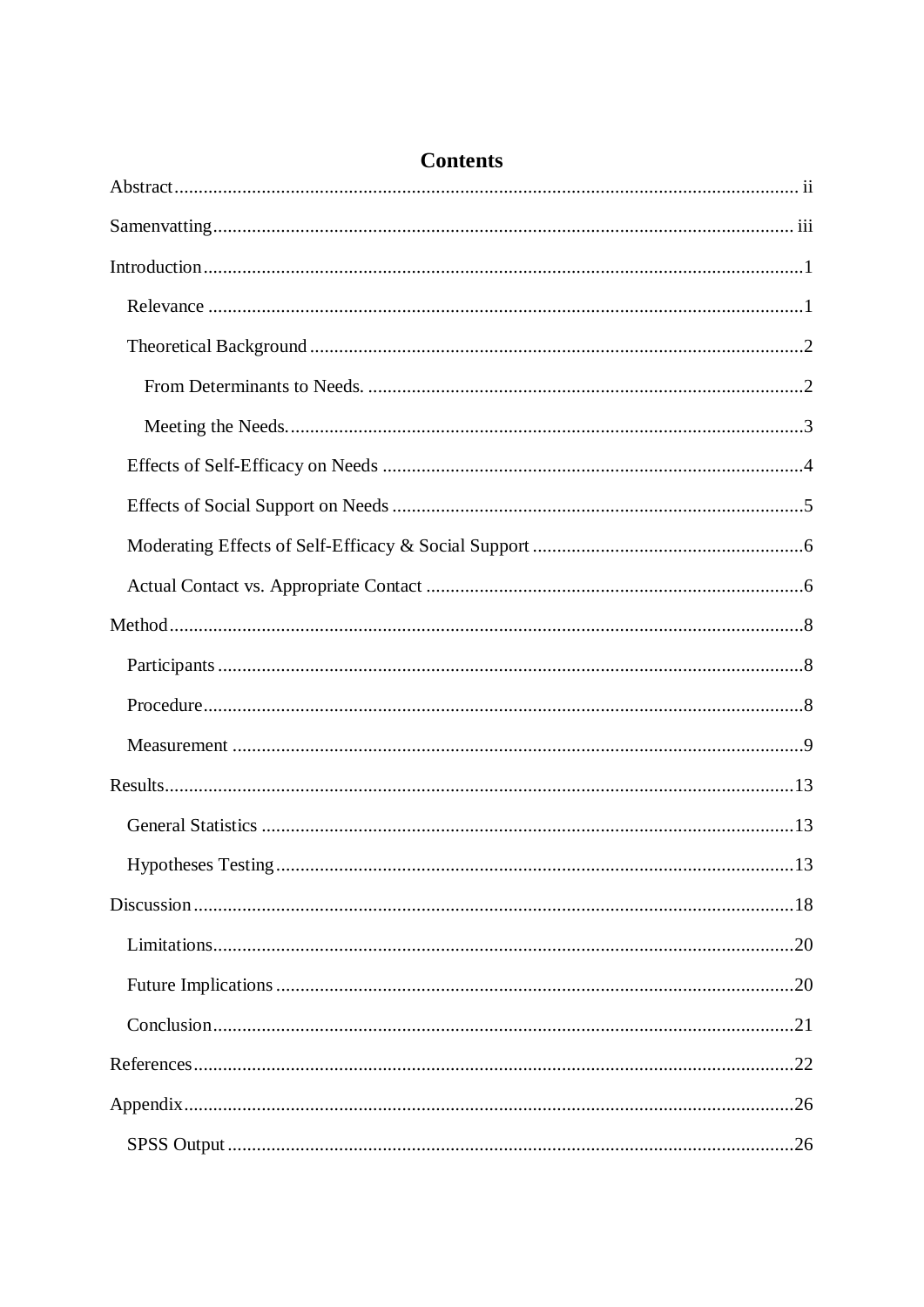## **Abstract**

<span id="page-3-0"></span>This research investigates the need for third-party help in separation conflicts. Particularly, the needs for *emotional and/or informational/procedural third-party help* were expected to be influenced by certain determinants: 1) the external determinant *social support*, which is supposed the help one receives from his social environment (e.g. friends and family) having emotional and informational aspects, and 2) the internal determinant *self-efficacy*, which defines the degree to what people think they can succeed when conquering an obstacle. The current study is part of a bigger study that cooperates with the Dutch Aid Desk; data from the online questionnaire is investigated with the help of regression analyses. Most significant results are concerned with self-efficacy: high scores on self-efficacy lead to less need for emotional as well as informational/procedural third-party help. The determinant social support did not indicate to have influence on the needs of people. As expected, self-efficacy moderated the influence of social support on needs for third-party help. In the discussion I will give advice for further research; since people seem not to involve the help form thirdparty institutions that fits their needs best, future implications have to focus on how to contribute to the appropriate third-party involvement.

*Keywords: separation conflict, third-party help, self-efficacy, social support.*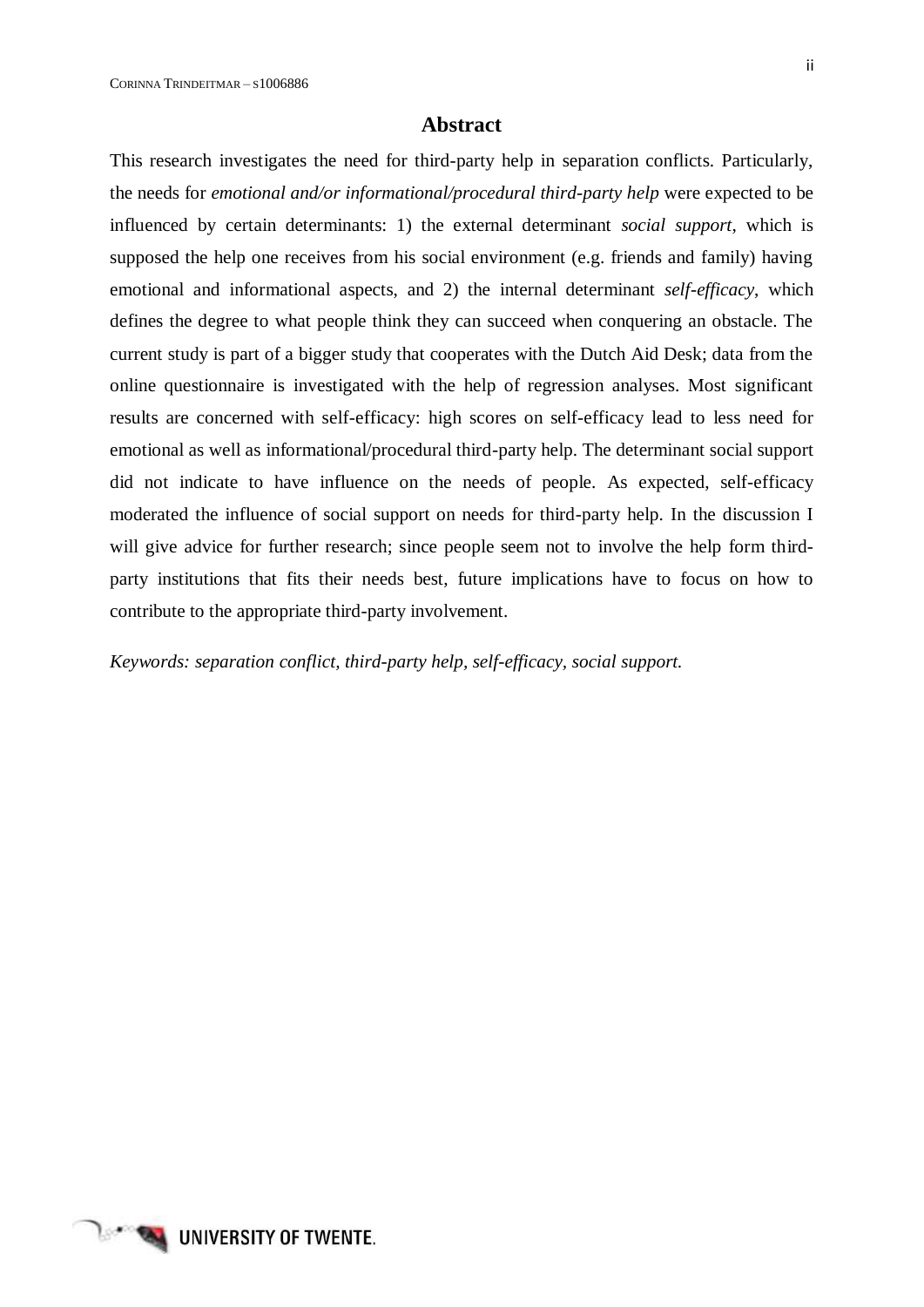## **Samenvatting**

<span id="page-4-0"></span>Dit onderzoek bestudeert de behoeftes aan derdepartij hulp in scheidingsconflicten. Vooral wordt verwacht dat de behoeftes aan *emotionele en/of informationele/procedurele derdepartij hulp* beïnvloedt worden door bepaalde determinanten: 1) de externe determinant *sociale steun*, welke de steun vanuit de sociale omgeving (bijv. familie en vrienden) in emotionele en informationele aspecten beschrijft, en 2) de interne determinant *zelfredzaamheid*, die bepaald of mensen denken te kunnen slagen als ze en probleem tegen komen. Deze studie is onderdeel van een grotere studie welke in samenwerking met het Juridisch Loket wordt uitgevoerd; de online vragenlijst wordt met behulp van regressieanalysen onderzocht. Belangrijkste resultaten uit deze studie hebben te maken met zelfredzaamheid: hoge scores op zelfredzaamheid leiden tot minder behoefte aan emotionele en informationele/procedurele derdepartij hulp. De determinant sociale steun blijkt geen invloed te hebben op de behoeften van mensen. Zoals verwacht modereert zelfredzaamheid de invloed van sociale steun op de behoeften voor derdepartij hulp. In de discussie geef ik aanbevelingen voor verder onderzoek; omdat blijkt dat mensen niet de gepaste derdepartij hulp inschakelen om aan hun eigen behoeften te voldoen, moeten toekomstige implicaties zich focussen op hoe men kan bedoelen dat mensen de juiste vorm van derdepartij hulp betrekken.

*Keywords: scheiding, conflicten, derdepartij hulp, zelfredzaamheid, sociale steun.*

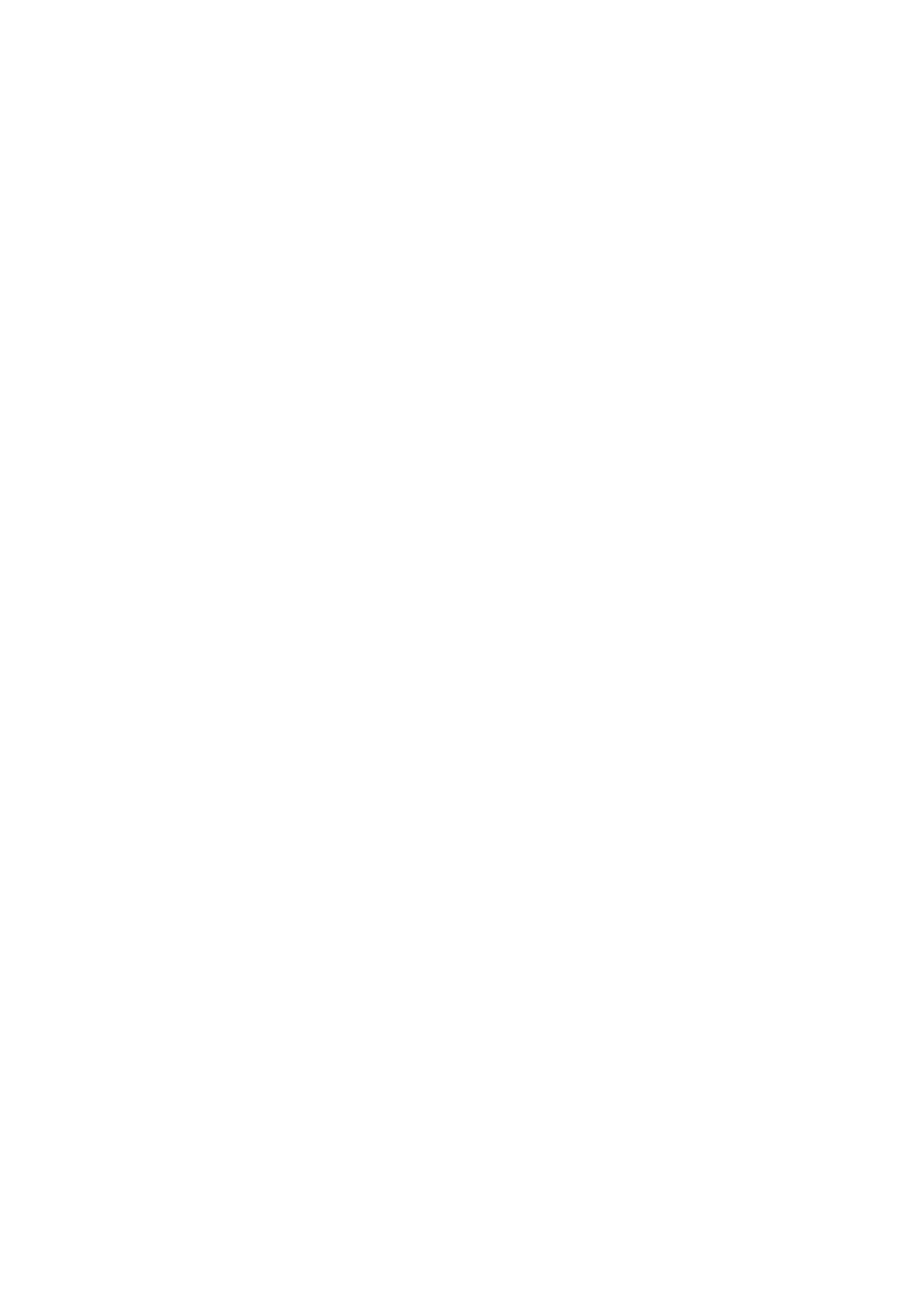## **Introduction**

<span id="page-6-0"></span>*« When opening the newspaper we are hardly surprised that couples like Orlando Bloom and Miranda Kerr, once admired for their perfection, announce their separation. That kind of news seems to become daily press, and while reading we know it is only a matter of time until the fights, carried out by their personal lawyers about money and child custody, will start. Eventually we wonder who will win those fights. But when the two individuals try to manage a conflict like this, can there be a winner at all? »*

It seems to be quite difficult to resolve such conflicts. Bercovitch, Kremenyuk, and Zartman even claim that instead of applying conflict resolution, working on conflicts is rather conflict management of "what cannot be fully resolved" (2009). Along with this several researchers have investigated management strategies to find the most accurate way to handle a conflict, thereby assessing the involvement of third-party help (Glasl, 1990; Giebels & Euwema, 2006; Giebels & Janssen, 2005). In order to maximize the effectiveness of third-party help in separation conflicts, this paper seeks to answer the following question: to what extent are people's needs shaped by their personal determinants and which type of third-party help fits which needs. Furthermore, this paper asks whether the actual third-party involvement meets those needs (*RESEARCH QUESTION*). The current paper particularly investigates the need for emotional help as well as informational/procedural help in conflicts. I expect that self-efficacy and social support predict people's preferences for type of third-party help. I also look into a selected number of third-party institutions and examine whether third-party needs and thirdparty involvement correspond.

## **Relevance**

<span id="page-6-1"></span>Research on conflicts already is performed on various topics, amongst them neighborhood and workplace conflicts, investigations on conflicts with power disparity, and examinations of cultural conflicts (Ufkes, Giebels, Otten, & Van der Zee, 2012; Shnabel & Nadler, 2008; Tjosvold, 2008; Giebels & Janssen, 2005; Giebels & Yang, 2009). However, research on separation conflicts<sup>1</sup> is often scarce.

The separation conflict in particular might have its seeds in the interpersonal relationship of the (ex-)couple, since conflicts often appear where the perceptions of two people or parties are not compatible any more (Meline, 2009). In the first place, a separation

<sup>&</sup>lt;sup>1</sup> Separation conflicts in the current study cover separations of marriages, civil unions, as well as to people who were just living together, as all these partnerships meant sharing at some point.



-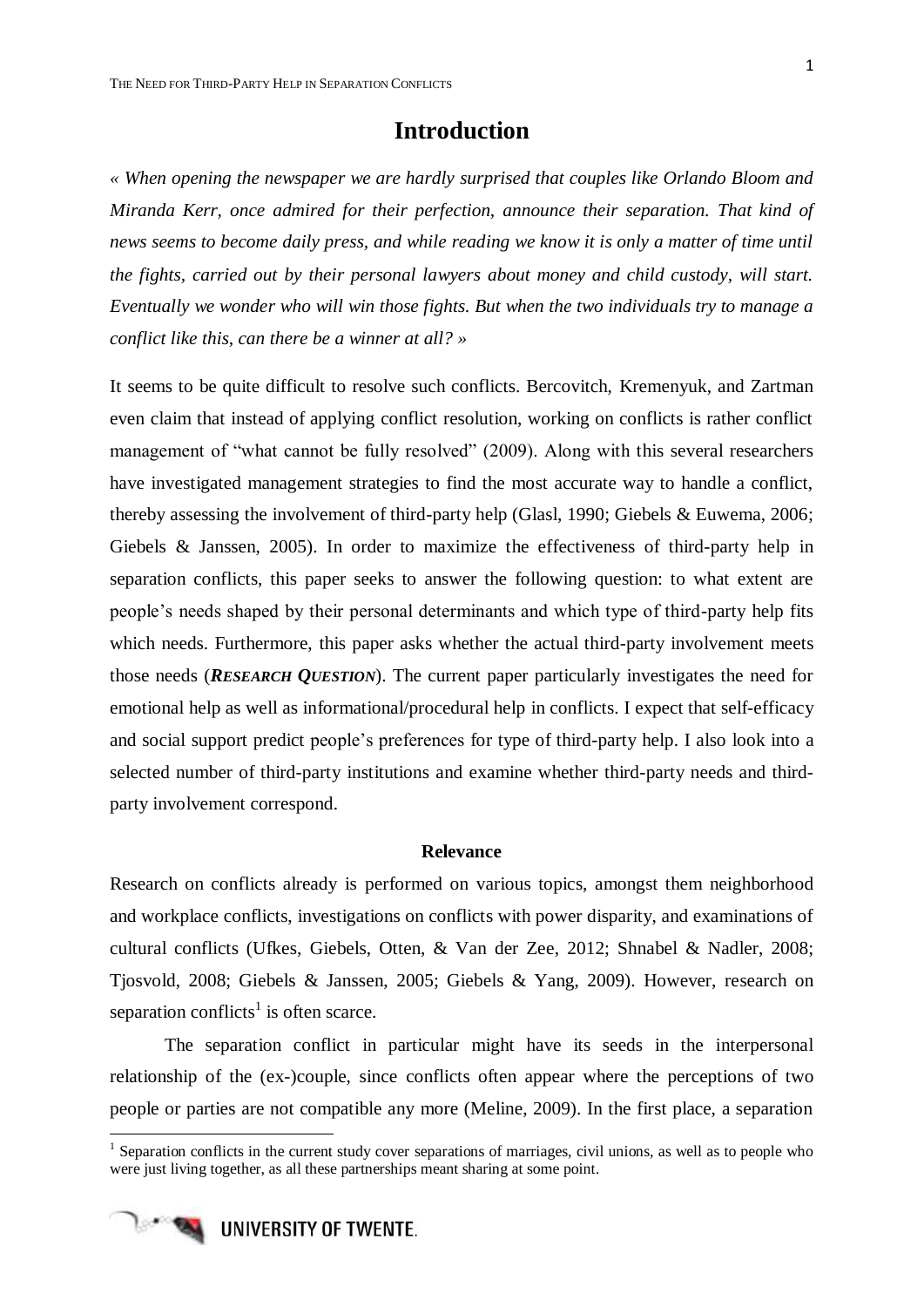seems to be the solution to things. However, it brings up new conflicts instead, since people want to split up literally everything they share. That is, separating couples have to make regulations about many big issues including children (custody and visitation rights), alimony for the (ex-)partner and/or children, housing, retirement paying, distribution of common property or possible debts, etc. (Juridisch Loket, 2013). When negotiations about these issues start, people see themselves often in a win or lose situation (Bercovitch et al., 2009). Therefore these negotiations might turn into fights. Eventually each others' violations and ruthless behavior might become too severe causing that no one would ever take initiative to split the differences. Giebels and Euwema (2006) consider this to be the reason for escalation. Hence, none of the two parties can profit anymore (Deutsch, 1958; Glasl, 1990).

Not much literature is available on both social support and self-efficacy as potential predictors of the needs in separation conflicts. Therefore I will investigate those in the current study. If we know what shapes people's needs we can better connect to those by offering appropriate help. However, it is not said that people detect how to satisfy their own needs. The third parties they have contact with might not meet their needs, accordingly the contact of little or no value. Non-successful third-party involvement might rather be highly exhausting, psychologically and interpersonally, as well as with regard to money and time. For this reason, I check on the involvement of third parties as well. I hope to contribute to appropriate application of third-party help in the future.

#### **Theoretical Background**

<span id="page-7-1"></span><span id="page-7-0"></span>From Determinants to Needs. The theory of planned behavior (TPB) by Ajzen and Fishbein (1977) describes that our behavior is not entirely under our control, but that there are factors that influence the intentions of people and therefore their behaviors. Just as intentions and behaviors, needs might be influenced by specific factors as well. This implies that we firstly have to take a look at what determines people's needs in order to know more about people in a separation conflict. Secondly, different authors examined the need for third-party help with regard to certain determinants that would influence the needs for third-party help (Schnabel & Nadler, 2008; Rotman, 2011; Ufkes et al., 2012; Douglas, 2012; Te Brummelstroete, 2013). Shnabel and Nadler (2008) investigated emotions in conflicts and thereby found that the satisfaction of needs played a significant role. We need to find out how to fulfill those needs in order to rehabilitate their well-being. At last, several studies found that preferences of conflict parties towards the type of third-party help as well as the procedure of conflict

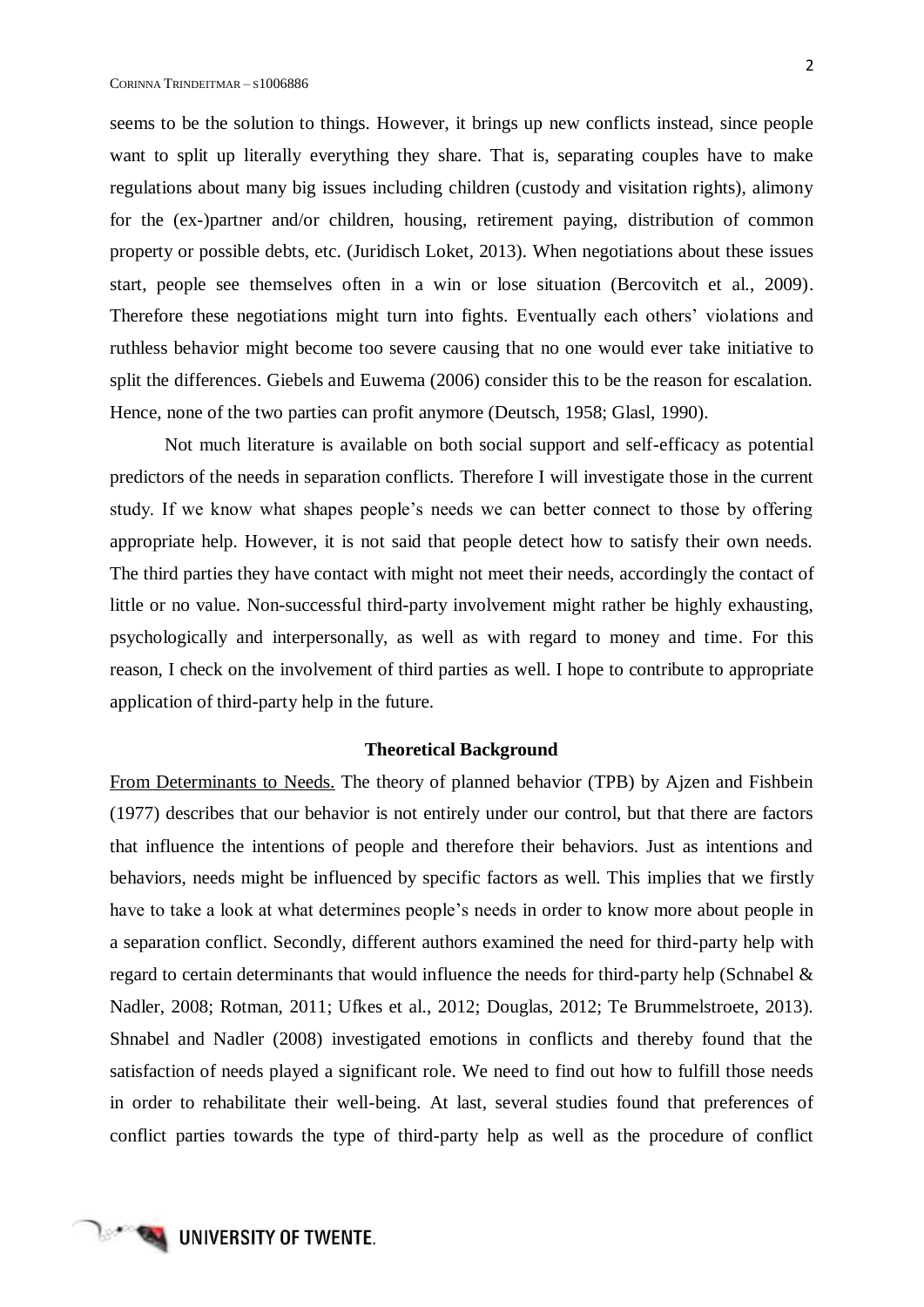resolution individually differ (Shestowsky, 2004; Wetzer, Zeelenberg, & Pieters, 2007; Giebels & Yang, 2009).

<span id="page-8-0"></span>Meeting the Needs. There hardly can be a universal suggestion which type of third-party suits the needs of a person in a divorce conflict best. As mentioned earlier, people seem to have a need for structurally different types of third-party help. Shetowsky (2004) for example stated that the socio-economic status (SES) would be related to those needs. Next to this, she categorized two different types of procedural preferences. Firstly, she mentions evaluative processes that imply legal assessment. The second category includes facilitative processes that "assist parties in arriving at their own resolution". People do not only need different structures in help but they are concerned about the content of help as well (Chen, Kim, Mjoaverian, & Morling, 2012; Meedendorp, Giebels, & Rotman, 2011; Giebels & Yang, 2009). In the context of interpersonal conflicts, Giebels and Yang (2009) investigated the following types of non-substantive help within interpersonal conflicts: emotional help, relational help<sup>2</sup>, and informational/procedural help. On behalf of the Dutch Legal Aid Desk, Meedendorp et al. (2011) confirmed those *types of third-party help* and subsequently constructed a scale of needs. Later, Chen et al. (2012) distinguished two different categories: problem-focused and emotion-focused help.

Literature indicates that the process of separation seems to be especially emotionally exhausting for them (Wade & Pevalin, 2004; Wu & Hart, 2002). Chen et al. made their investigations within cultural conflicts and they found the following: the severity of negative psychological consequences (to think of stress) could be buffered by emotional support. This raises the importance of *emotional help* which is therefore in the focus of the current paper.

What Chen et al. call problem-focused help is called *informational/procedural help* in the current study. Chen et al. found that emotion-focused help is more effective than problemfocused help. However, the need for emotional help might be more effective since the need for emotional help in separation conflicts seems to be higher in general. Still, there are people prioritizing informational/procedural help instead. This type of help offers information on how to frame the problem, it includes objective advice and/or help for the steps they have to take when conquering an obstacle.

<sup>&</sup>lt;sup>2</sup> Relational third-party help is not addressed in the following since the current study is not hypothesizing on this type of help. Relational help again has two (conflictive) directions: positive and negative relational help.



1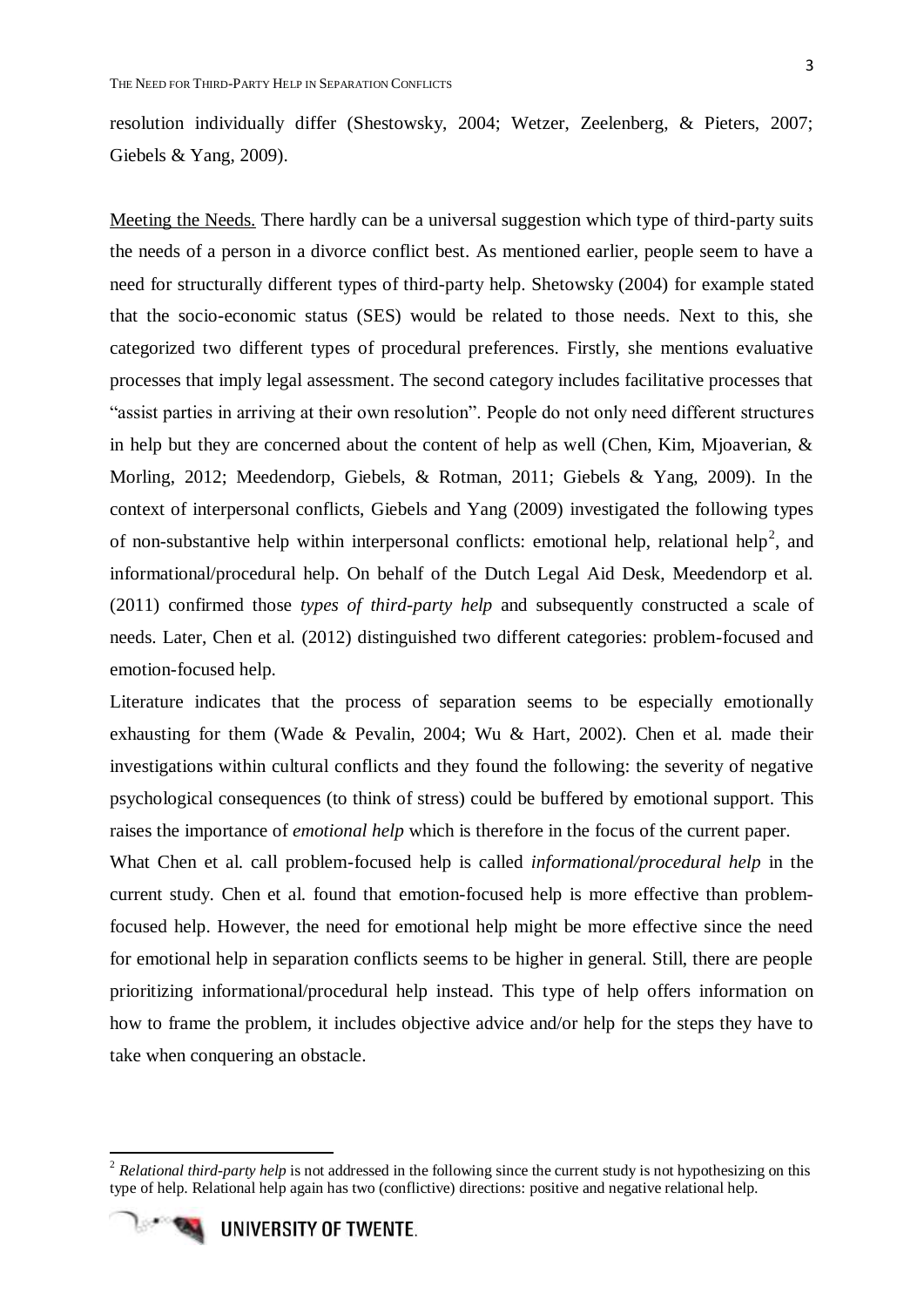## **Effects of Self-Efficacy on Needs**

<span id="page-9-0"></span>Indications on determinants for needs for third-party help in the literature are conflicting: study by Ufkes et al. (2012) indicates that conflict asymmetry has significant effects on process and outcomes of mediation. In a small study, this couldn't be confirmed for separation conflicts (Te Brummelstroete, 2013). These contrary findings might result from the fact that Ufkes et al. investigated determinants for effects, Te Brummelstroete, instead, analyzed determinants for needs. The latter seeks the current paper as well. In this context, Te Brummelstroete indicated that other factors like social support and self-efficacy seemed to affect the need for third-party help in divorce conflicts, and I want to trace this indication.

At first, I investigate the determinant *self-efficacy*. Earlier the TPB by Ajzen and Fishbein (1977) was mentioned, wherein a similar factor, "perceived behavioral control" explains to what extent a person feels they have influence or control on his/her actions. Through a study with college students, Heppner and Peterson (1982) supported the importance of perceived control: perceived behavioral control influences the "perceived personal problem-solving process". According to Deutsch, Coleman, and Marcus (2006), selfefficacy in conflict promotes constructiveness in conflict resolution since people develop "confidence in their competencies". Bandura earlier had a similar definition, more specified though: self-efficacy as the degree of feeling of competence predicts "how long people will persist in the face of obstacles" (1986). High scores on self-efficacy thereby predict greater effort on overcoming obstacles. Along with this, more recent research on self-efficacy "has shown that the more of it you have at a particular task, the more likely you are to take on that task, try hard, persist in the face of failure, and succeed" (Kassin, 2011). McAdams (2009) adds that the amount of self-efficacy is determining a person's goal-directed behavior in particular. Therefore, high scores on self-efficacy are expected to be positively related to the need of people for informational/procedural help as people aim to approach their goal as fast as possible (*1ST HYPOTHESIS, PART I*). On the other hand, people who have lower scores on self-efficacy might be unconfident about their abilities. Along with the separation, people have to make many arrangements with their (ex-)partner. People might be snowed under by all these tasks and become desperate. Being additionally unconfident about one's abilities might make people deny the tasks in order not to make it affect their emotional well-being. People scoring low on self-efficacy are therefore expected to have less need for informational/procedural help compared to emotional third-party help (*1ST HYPOTHESIS, PART II*). Informational/procedural third-party help might lie out of their interests since they are unable to deal with that kind of information.

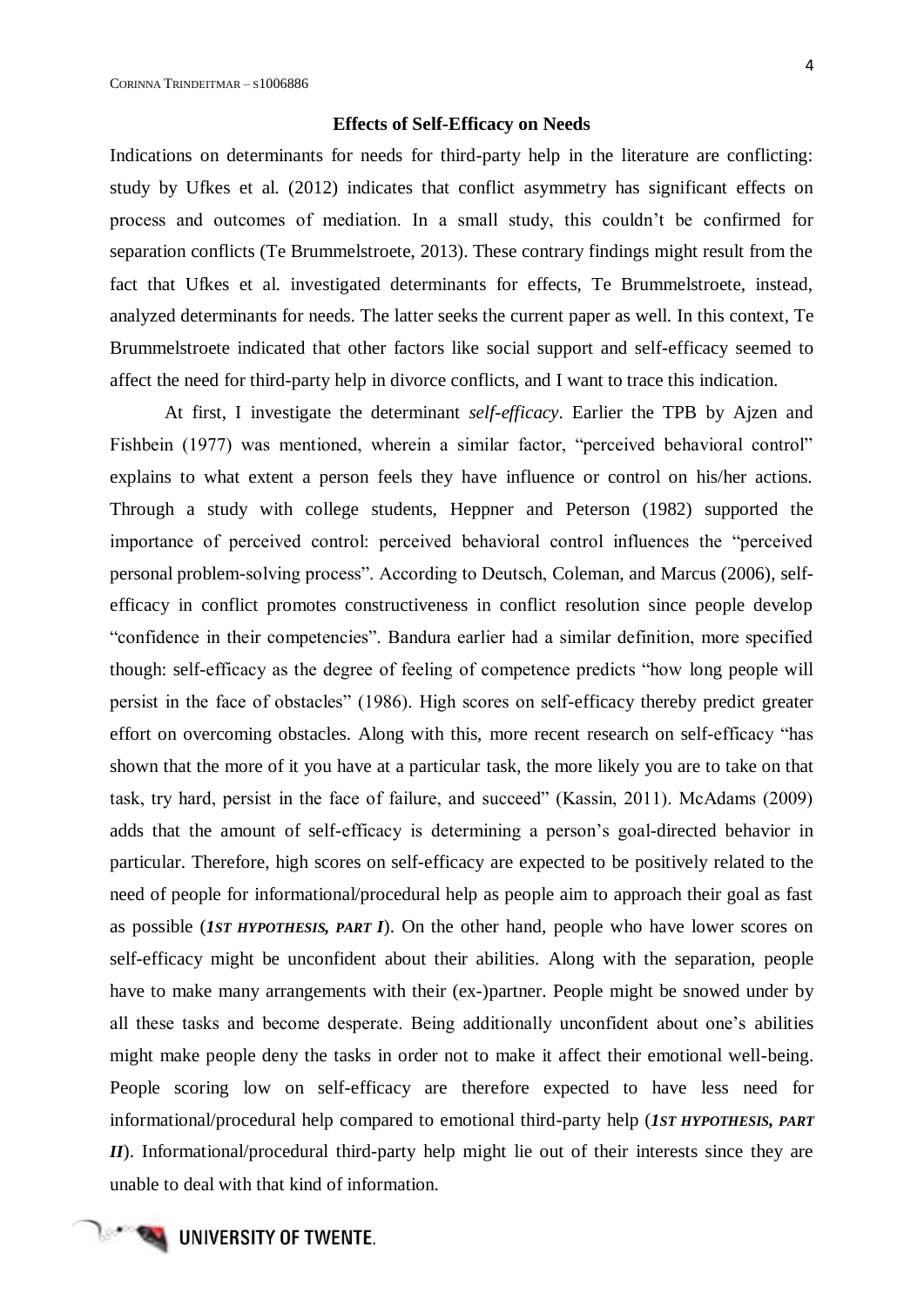## **Effects of Social Support on Needs**

<span id="page-10-0"></span>The second determinant investigated is called *social support* and is an external determinant to human behavior. "A conflict relationship occurs within a specific social context; it affects it, and is in turn affected by it" (Bercovitch et al., 2009). This implies the influencing value of social support.

In 2007, most divorces had a duration<sup>3</sup> of five to eight weeks (Sprangers & Steenbrink, 2008). This process, as changes in general are, can be stressful to people. During this time one's social support plays a significant role: From the perspective of the "deliverer", social support is the "attempt to reduce a friend's stress" (Chen et al., 2012). In the current study the perspective of the recipient of social support is more important. In this context, Quick, Quick, Nelson, and Hurrel (1997) summarized social support as subjective perception whether surrounding others are giving consolation or advice. Caplan (1974) found individuals with a natural support system (NSS) to adapt more successfully under stress than others. The NSS includes interpersonal relationships with "present significant others", mostly family and friends. However, those sources are important for the effectiveness of social support: when received from friends instead of family, social support was found to less reduce emotional distress (Deno, Tashiro, Miyashita, Asakage, Takahashi, Saito, Busujima, Mori, Saito, & Ichikawa, 2012). At the same time, an unstable family background is non-supportive to people as well (Liu & Chen, 2006).

If the different sources in the social environment offer a specific kind of support, then the need for third-party help equal to that kind of support should be less. Along with those different effects of social support, Chen et al. (2012) subdivided social support in two categories. At first, there is social support that offers emotional encouragement: they state that *emotional social support* would have stress-buffering effects for the person being in a conflict. That is, people receiving emotional social support from their social environment are expected to have a higher need for informational/procedural third-party help as they miss out on this (*2ND HYPOTHESIS, PART I*). On the contrary, the social environment can offer social support from informational origin as well. According to Chen et al. (2012), however, *informational social support* can even be perceived as controlling. Therefore, friends and family offering information and advice instead of an open ear, might not be able to disburden the huge emotional issues that play for people in a separation. Therefore, people receiving

<sup>&</sup>lt;sup>3</sup> The duration time meant here starts with handing in the request at court until being officially divorced. Actual duration including all arrangements is eight weeks to more than a year.



1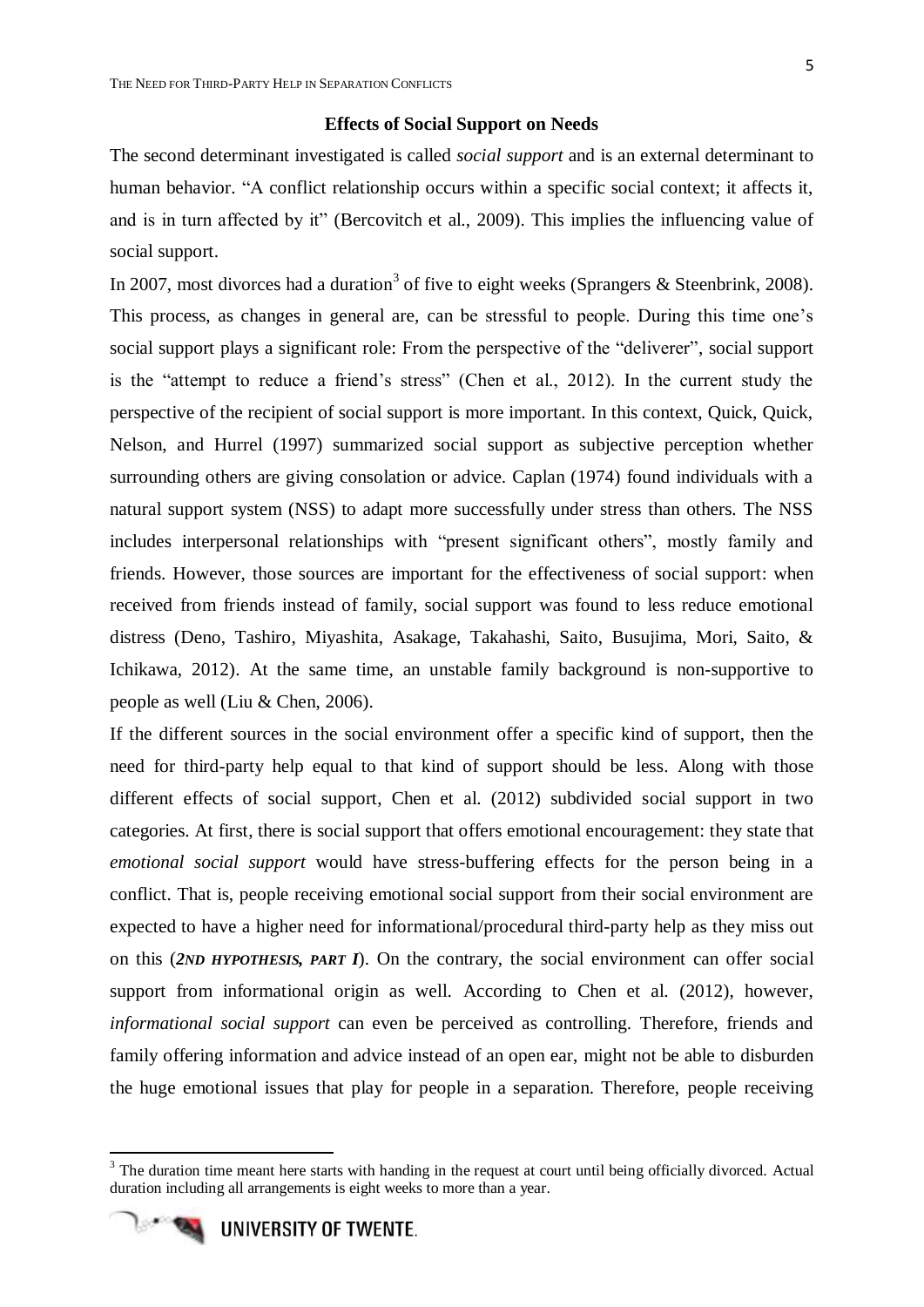informational social support might have higher needs for emotional third-party help (*2ND HYPOTHESIS, PART II*).

#### **Moderating Effects of Self-Efficacy & Social Support**

<span id="page-11-0"></span>Although internal and external determinants are independent, each can moderate the others' impact. There haven't been many studies on the interaction of self-efficacy and social support, yet. Those that are available hold different views. Study by Palesh et al. (2006) did not find any significant interaction in their study with patients with breast cancer. Prior to their study with cancer patients, Deno et al. expected self-efficacy and social support to "mediate the relationship between social and emotional distress" (2012), implying that a lack of social support can be compensated by high scores on self-efficacy. Their suggestions were confirmed. Research by Amir, Roziner, Knoll, and Neufeld showed that self-efficacy together with social support and locus of control improved the quality of life in cancer patients. Another study suggests that satisfaction with social support amongst others is shaped by selfefficacy (Sarason, Levine, Basham, & Sarason, 1983). Subsequently, the negative relationship between social support and need for emotional help is expected to be moderated by selfefficacy. That is, a lack of especially emotional social support leads to an increased need for emotional help, but only when self-efficacy is low as well (*3RD HYPOTHESIS*).



*Figure 1.* High self-efficacy is expected to buffer the lack of social support, which in turn leads to less need for emotional help.

## **Actual Contact vs. Appropriate Contact**

<span id="page-11-1"></span>For the last hypothesis I handle overall expectations on how different institutions will contribute to the individuals' needs. From this is concluded what type of third-party involvement would be of high value to people. The content thereby should target the emotional and informational/procedural needs of people.

*Mediation* holds a powerful neutral third-party role since it fulfills emotional and informational/procedural needs at the same time. On the one hand, mediators fulfill informational/procedural needs of people by "not only [facilitating] discussions, but they usually impose a structure and process on the discussions that is designed to move the parties toward mutual understanding and win-win agreements" (Conflict Research Consortium,

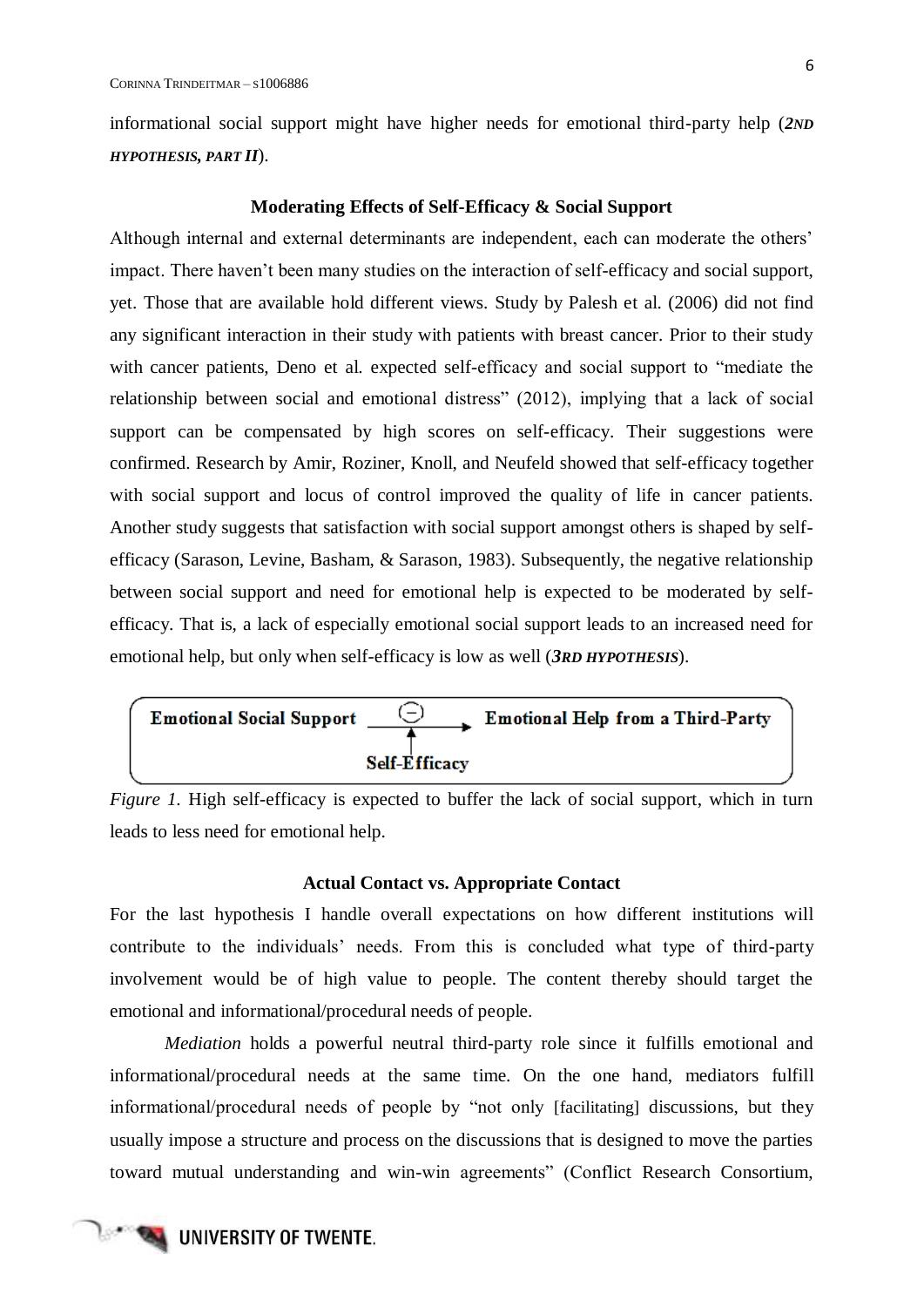1999). On the other hand, mediation takes interests of both parties into account so that no solution is dictated and both parties can accept and support the result (Brenninkmeijer, Bonenkamp, van Bruggen, & Walters, 2003; Pruitt, 1993). Thereby, the (ex-)couple works issues out together and the emotional aspects (of their interpersonal relationship) are not neglected. Accordingly, a positive relationship between the contact with mediators and the need for emotional help as well as the need for informational/procedural help is expected (*4TH HYPOTHESIS, PART I*).

Amongst those third parties available to people going through a separation, a number of third parties specifically offer practical information. Since finances play a big role in separations, I will take a look at the *financial advisor*. A financial advisor manages the separation concerning housing, alimony, pension, property and debts, thereby supporting his clients according to procedural activities. The *Legal Aid Desk* is an institution that is subsidized by the Legal Aid Board and the Ministry of Security and Justice. This institution helps people to find the appropriate way to deal with their conflict, being specialized in a variety of conflicts.

I expect people preferring informational/procedural help to involve third-party help from financial advisors and/or the Legal Aid Desk. Therefore they are expected to be involved when people's need for informational/procedural help is high (*4TH HYPOTHESIS, PART II*).

In the Netherlands, in case of a formal separation the involvement of a lawyer is always compulsory. However, lawyers often fight out arguments on the basis of numbers instead of personal issues. Therefore, people having contact with lawyers – involving a lawyer by choice or not – might have higher needs for emotional third-party help, as this aspect is often neglected (*4TH HYPOTHESIS, PART III*).

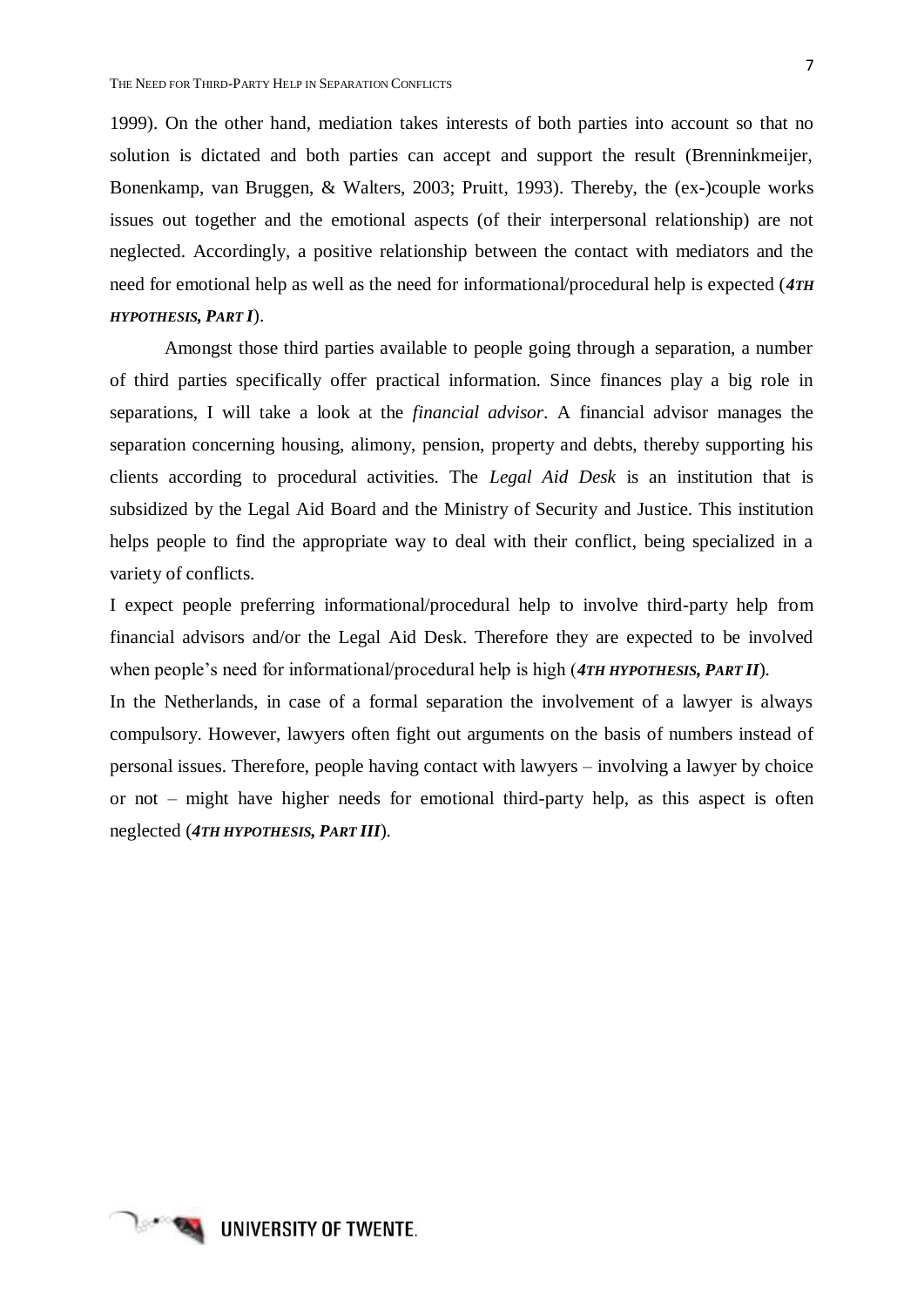## **Method**

## **Participants**

<span id="page-13-1"></span><span id="page-13-0"></span>The target group of this research is people who have decided to separate from their (ex- )partner, but still need to get things arranged. All participants are residents of the Netherlands as the goal is to improve help and its supply in the Netherlands. It might be especially valuable that the participants of this research are going through the separation process themselves and the study is not conducted within imaginary settings. The total amount of (valid) participation was 67, of which 47 were women and 20 were men. In total, 50 participants belong to the formal group (married couples, and civil unions with children), and 17 belong to the informal group (civil unions without children, and people living together).

The pre-measurement delivered a total of 115 participants. At first, the main questionnaire which was sent out one week after the pre-measurement had a participation quote of 49%. After sending out reminders, some additional 10% filled in the main questionnaire. Only by completion of that main questionnaire participants are included to the dataset.

## Table 1.

1

| Crosstable of Gender and Type of Procedure <sup>4</sup> . |  |  |
|-----------------------------------------------------------|--|--|
|                                                           |  |  |

|        |       | Type of Procedure | Total    |    |
|--------|-------|-------------------|----------|----|
|        |       | Formal            | Informal |    |
| Gender | Woman | 35                | 12       | 47 |
|        | Man   | 15                | 5        | 20 |
| Total  |       | 50                | 17       | 67 |

## **Procedure**

<span id="page-13-2"></span>The current study is part of a major study from which the data for this study is adopted<sup>5</sup> (Van Dijk, 2013, manuscript in preparation). Participation was anonymous and as compensation the

<sup>&</sup>lt;sup>5</sup> The Dutch Legal Aid Board is a governmental funded organization. Their goal is to increase access to justice and they are responsible for the funding of pro bono legal assistance. Therefore they offer a lot of information on their website and show possibilities for legal assistance for people with little money. For partnership separation issues (and other conflicts as well) the website forwards people to a sub-website called Rechtwijzer.nl. This website tries to diagnose the actual state of the person using the website and afterwards offers an action plan showing follow-up steps. The people using this website are presented with a prompt asking them to participate in the study.



<sup>&</sup>lt;sup>4</sup> It comes to the formal procedure in the case of marriage or civil union conflicts. Those have to involve a lawyer to make the separation of the partnership legally valid. The informal procedure affects people who are only living together and thereby used to share common goods and/or have common children. They are not bound to any legal demands and can make decisions themselves.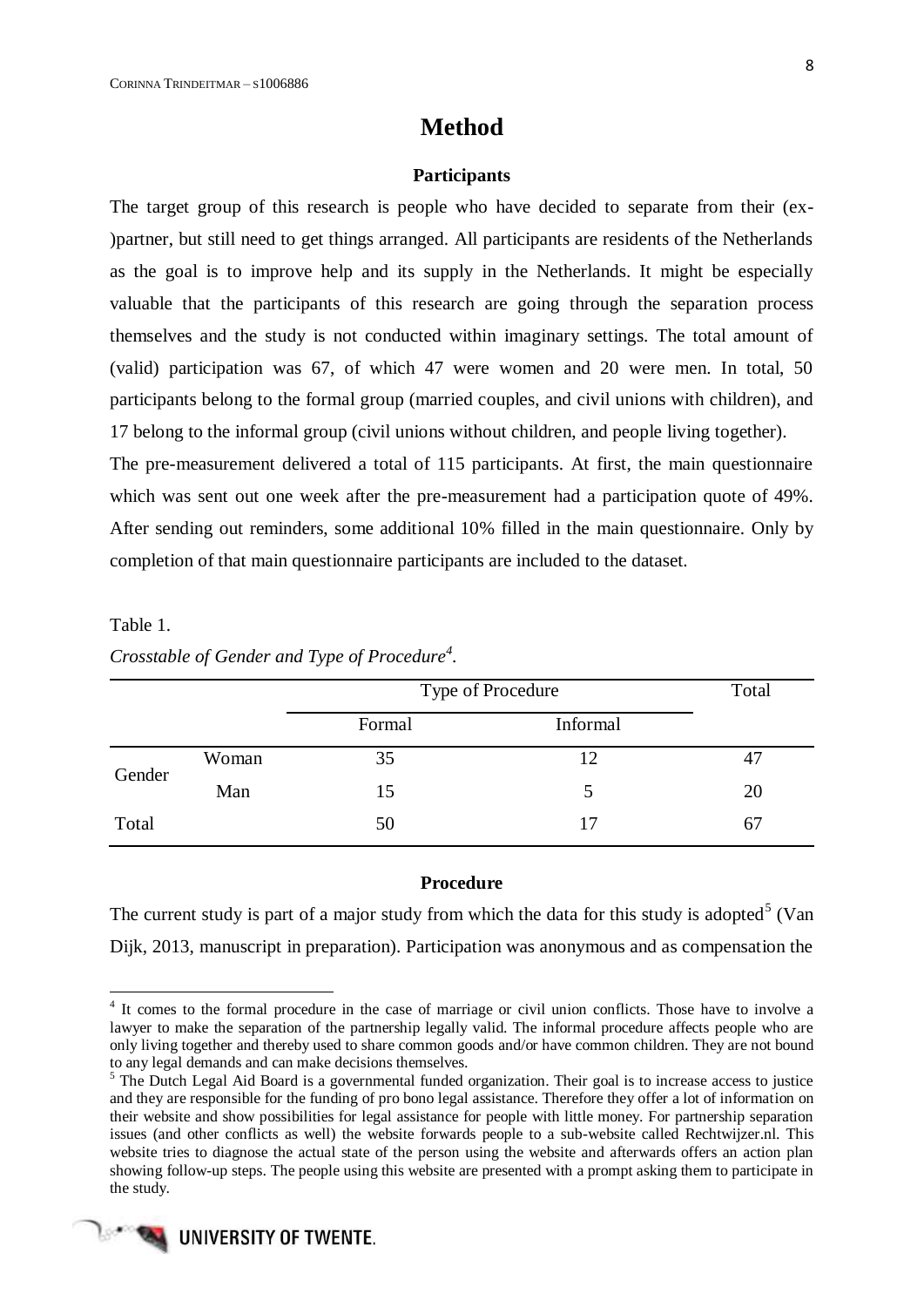participant would receive a  $\epsilon$ 10 voucher for bol.com after completion of all parts<sup>6</sup>. The second and third questionnaire are (going to be) sent via e-mail and, in case there is no participation within six days after the invitation is sent, four reminders are sent again at intervals of six days. After that the participant will no longer be contacted and removed from the main dataset. This caused a drop-out rate of 41%.

The data was gathered within a five-month time span, with online pre-measurements starting late July. It is obtained in cooperation with the Dutch Legal Aid Board. People with separation issues are directed towards a particular website where they are asked to participate in the study. Further data was obtained in various ways starting in September. There was a distribution of hard-copy flyers on public events, spreading of online flyers on platforms for separation issues, social networks, etc. Furthermore, divorce coaches were contacted via email with the request to spread our questionnaire and calls were send out to professional journals. The flyers contain both a link as well as a QR-code (quick response-code) for smart phone users which lead people to the online questionnaire. Altogether, a broad population is reached, and only those who are really concerned will participate.

## <span id="page-14-0"></span>**Measurement**

The questionnaire consists of around 40 questions<sup>7</sup>. On average filling in the questionnaire takes about 15 minutes. Demographic data is retrieved from the pre-measurement. Those who filled in the questionnaire via Rechtwijzer.nl were exposed to a second set of questions, which serves a later diagnosis of participants and takes around 5 minutes. It reveals the kind of shared bond the (ex-)couple has, which are later subdivided into formal and informal group.

Participants could define their *stage of escalation* in five different degrees, ranging from 1 = "*We have not spoken about separation agreements yet*" to 5 = "*Talking to each other turns into arguments and emotions run high*". The distribution of answers is shown in table 2. It reveals that most people already experienced a bad turn in their deliberations.

 $7$  The exact number varies due to different routes of the questionnaire, which in turn depend on the stage the (ex-)couple is at according to their decision to separate.



-

 $6$  The entire study consists of three measurements all of which are consisting of roughly the same questionnaire: Starting with a pre-measurement, which is followed by a second measurement one week later. After 5 months the last questionnaire will be sent for comparison-reasons. Due to fixed deadlines there was no possibility to wait for the data of the last questionnaire. When talking about the (main) measurement/ (main) questionnaire we mean the second questionnaire.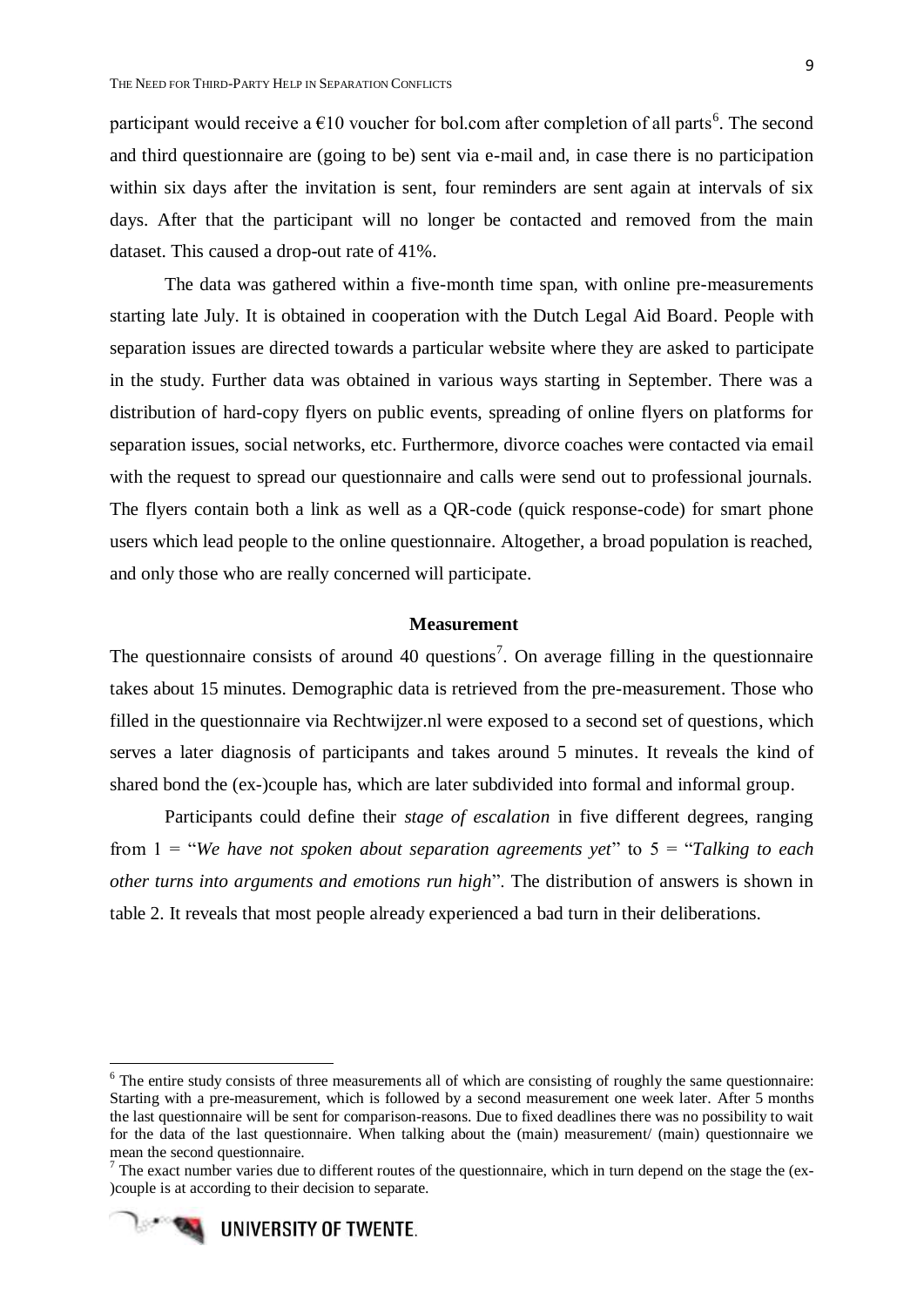*Self-efficacy* ( $M = 4.28$ ,  $SD = 1.04$ ,  $\alpha > .70^8$ ) was measured in the main measurement<sup>9</sup> by asking the participants to what extent they agreed or disagreed with specific statements. Self-efficacy is operationalized on the basis of the Problem Solving Inventory (PSI; Heppner & Petersen, 1982). It consists of six items which are manually adapted to divorce situations: "*I adhere to my opinion when talking to my (ex-)partner*", "*I keep my emotions about the divorce under control when talking to my (ex-)partner*", etc. Answers on a 6-point Likert scale range from 1 = "*strongly disagree*" to 6 = "*strongly agree*".

The dataset measuring *social support*  $(M = 5.07, SD = 1.38, \alpha > .90)$  is a scale consisting of seven items which measure the availability of people in the environment of the participant within the last two months. The items are grouped in two categories: emotional and informational social support. *Emotional social support* ( $M = 5.37$ ,  $SD = 1.41$ ,  $\alpha > .90$ ) is assessed by four items asking to what extent people have been given comfort: "*To what extent have there been people in your close environment… • where you could be yourself?, • who consoled you?*" etc. The other three items assess *informational social support* ( $M = 4.68$ ,  $SD =$ 1.47, α > .70) which includes support on procedural activities in the separation: "*To what extent have there been people in your close environment… • who helped when some action had to be taken?*" etc. All answers again are measured on a 7-point Likert scale ranging from 1 = "*not at all*" to 7 = "*to a very large extent*", and "*not applicable*" as an alternative option. The difference between emotional and informational social support is made on the basis of Chen et al. (2012). Different kinds of social support would be crucial to assess as they mediate the need for help differently.

As mentioned earlier, Meedendorp et al. (2011) created a scale of needs that refers to the preferred kind of help the participants would like to receive according to its content. The current research is built upon the discriminative value of the scale, and worked out on the basis of later research (Chen et al., 2012). The two types of help selected for the current study are randomly assessed throughout the construct *need for third-party help*. In order to proof the grouping of variables into two types of help, an exploratory factor analysis is carried out. The KMO value of the factor analysis is .88, which is acceptable (Cerny & Kaiser, 1977). I found

**.** 

<sup>&</sup>lt;sup>8</sup> Cronbach's alpha was calculated to measure if different items of one construct would measure the same. According to De Vellis (2003), the reliability of constructs needs to be  $\alpha$  > .70, however, sometimes a reliability quotient of  $\alpha$  > .60 is accepted as well, to rate a construct internally significant.

The study's pre-measurement would offer more data on self-efficacy than the current dataset. With the help of a paired sample t-test it is checked whether we can combine the two datasets. By this was found that the correlation scores for self-efficacy are only moderate, but highly significant ( $r = .40 < r < .70$ ,  $p < .001$ ; see Appendix). Therefore, the main dataset is not extended by data from the pre-measurement.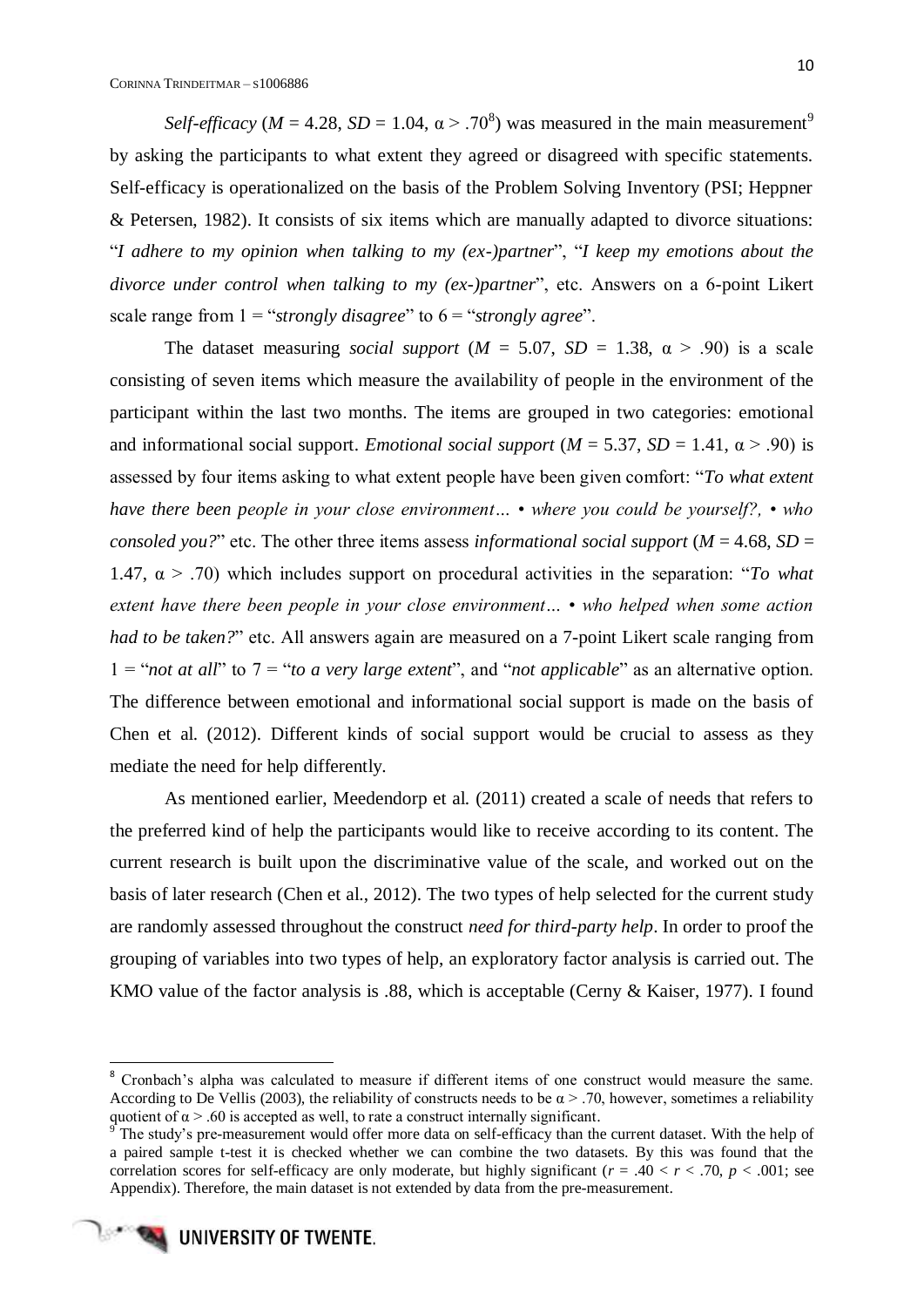5 components for the analysis, which explains around 45% of the variance (table 3). All factor loadings are above .60, so none of them is left out (table 3).

The need for *emotional help* ( $M = 4.5$ ,  $SD = 1.56$ ,  $\alpha > .90$ ; "*Share my experiences with others*", etc.) is measured by six items. According to the factor analysis, they refer to two contents. The first component describes the desire op participant to talk about their situations (four items). The second component shows how participants need active emotional support by others (two items; table 3). *Informational/procedural help* ( $M = 5.32$ ,  $SD = 1.28$ ,  $\alpha > .90$ ; "*Practical support when it comes to the procedure I have to go through*", etc.) consists of nine items. Eight of those items refer to the desire of people to receive information on the procedure today; the remaining item describes the desire to receive information on former, similar cases (see Appendix). Answers on a 7-point Likert scale range from 1 = "*strongly disagree*" to 7 = "*strongly agree*".

Next, I measured if people already *involved a third-party institution*, with regard to the following four institutions: mediators, financial advisors, Legal Aid Desk, and lawyers. Dummy variables were created and possible scores are: 0 = "*No third-party involvement (yet)*", 1 = "*Third-party involvement by myself or together with my (ex-)partner*". Since this is a binary variable, a logistic regression analysis is used for all three parts of the fourth hypothesis.

#### Table 2.

|  |  | Stage of Escalation in Negotiations with the (Ex-)Partner. |  |  |
|--|--|------------------------------------------------------------|--|--|
|  |  |                                                            |  |  |

|                                                        | N  | Percent  |
|--------------------------------------------------------|----|----------|
| We have not spoken about separation agreements yet.    | 8  | 11.9     |
| We are trying to come to an agreement together.        | 27 | 40.3     |
| We try to discuss the agreements to be made, but it is |    | 17.9     |
| becoming more difficult.                               |    |          |
| Communication is not as good anymore.                  | 10 | 14.9     |
| Talking to each other turns into arguments and         |    | 14.9     |
| emotions run high.                                     |    |          |
| Total                                                  | 67 | 100.0    |
|                                                        |    | 12<br>10 |

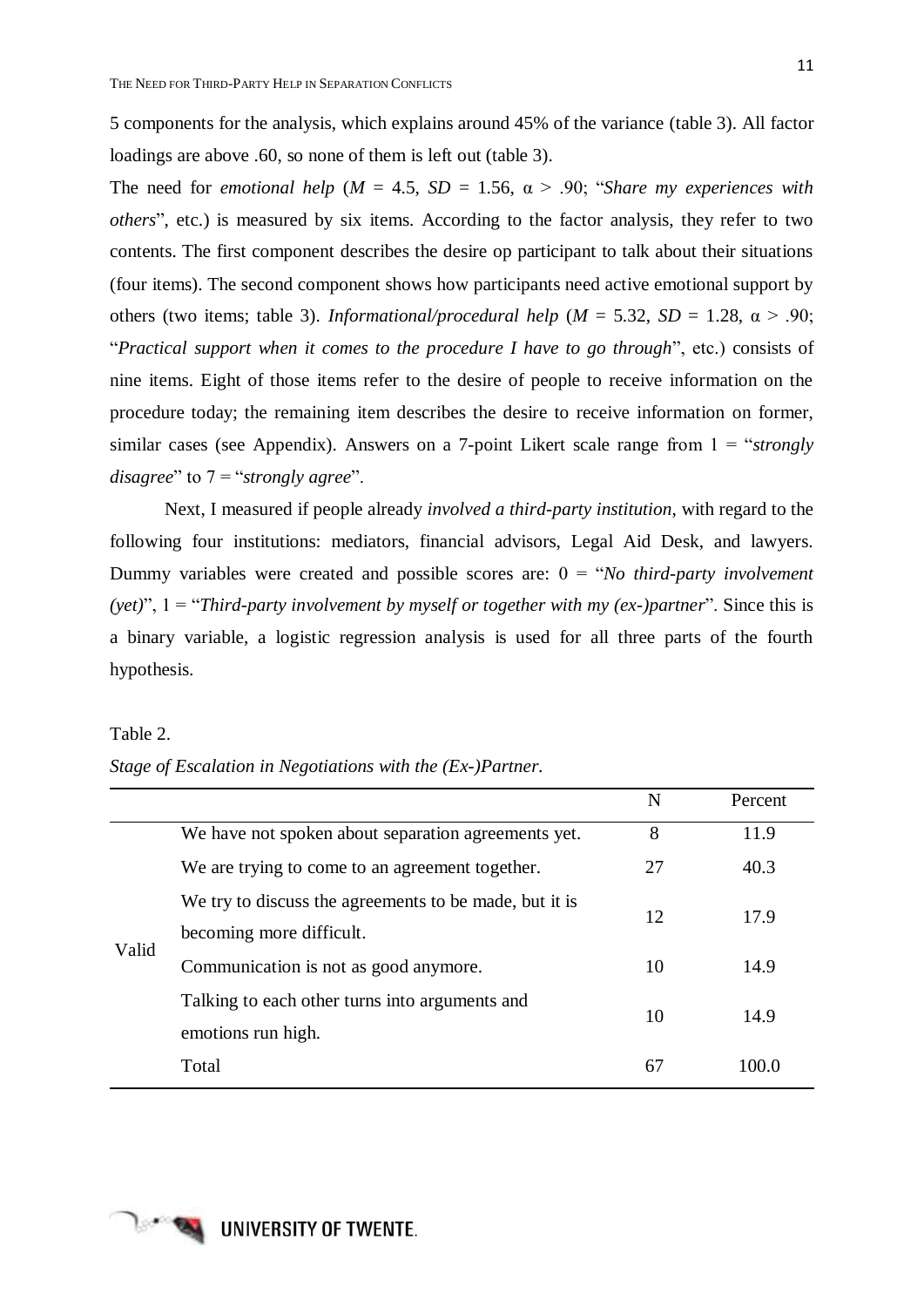Table 3.

*Exploratory Factor Analysis on Two Types of Third-Party Help, and the Distribution of their Loadings of Items along 5 Components.*

| Item                                     | $\mathbf{1}$ | $\overline{2}$ | 3   | $\overline{4}$ | 5   |
|------------------------------------------|--------------|----------------|-----|----------------|-----|
| Need for Informational/Procedural Help 9 | .87          |                |     |                |     |
| Need for Informational/Procedural Help 2 | .85          |                |     |                |     |
| Need for Informational/Procedural Help 5 | .81          |                |     |                |     |
| Need for Informational/Procedural Help 1 | .78          |                |     |                | .33 |
| Need for Informational/Procedural Help 4 | .72          |                |     |                | .34 |
| Need for Informational/Procedural Help 6 | .70          |                | .53 |                |     |
| Need for Informational/Procedural Help 3 | .62          |                |     |                | .57 |
| Need for Emotional Help 1                |              | .90            |     |                |     |
| Need for Emotional Help 2                |              | .87            | .36 |                |     |
| Need for Emotional Help 3                |              | .76            |     |                |     |
| Need for Emotional Help 6                |              | .72            | .33 | .46            |     |
| Need for Emotional Help 5                |              | .37            | .83 |                |     |
| Need for Informational/Procedural Help 7 | .49          |                | .75 |                |     |
| Need for Emotional Help 4                | .41          | .38            | .65 |                |     |
| Need for Informational/Procedural Help 8 |              | .37            |     | .82            |     |

*Note*. Blank space in the first row means that the cross-loadings were below .30.

Table 4.

*Cronbach's alpha for the different constructs of the current study.*

| Cronbach's Alpha | N of Items     |
|------------------|----------------|
| .85              | 6              |
| .94              |                |
| .92              | $\overline{4}$ |
| .87              | 3              |
| .93              | 6              |
| .92              | 9              |
|                  |                |

*Note.* Acceptable Cronbach's alpha: α > .70

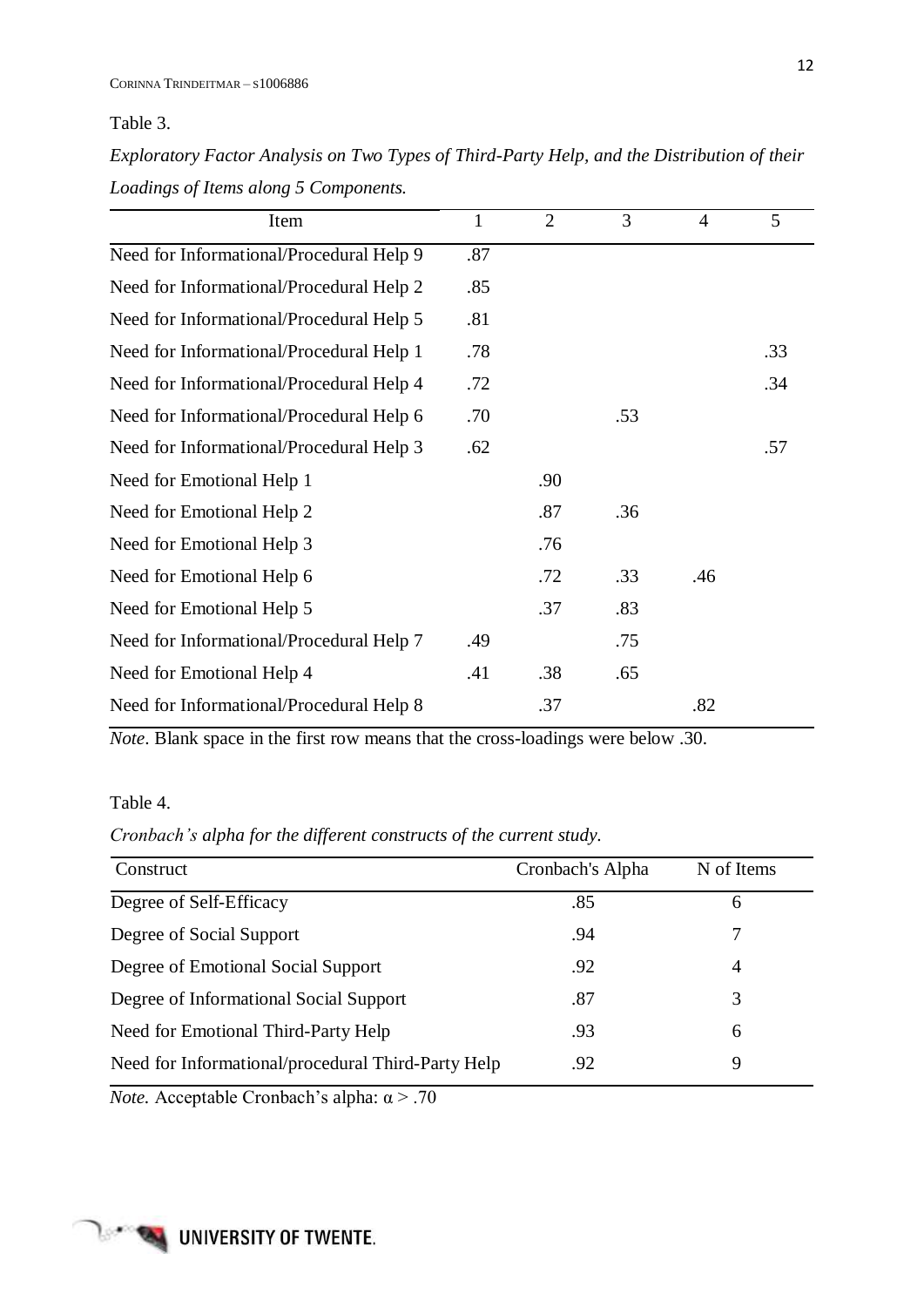## **Results**

## **General Statistics**

<span id="page-18-1"></span><span id="page-18-0"></span>The hypotheses where tested by regression analysis with  $\alpha = 0.1$  controlled for the stage of escalation with regard to the participants' separation. The creation of a histogram showed that none of the constructs is normally distributed (thus non-parametric). At last, the margin of error of this study is around .12 (margin of error =  $1/\sqrt{67}$ ).

## **Hypotheses Testing**

<span id="page-18-2"></span>Hypothesis 1. *High scores on self-efficacy are expected to be positively related to the need of people for informational/procedural help. People scoring low on self-efficacy might have more need for emotional third-party help.* 

There is a significant main effect between self-efficacy and the need for informational/procedural third-party help, with  $b = -0.33$ ,  $t(67) = 11.18$ , and  $p < 0.01$ . The regression coefficient is negative, which was not expected. It implies that high scores on selfefficacy also lead to less need for informational/procedural third-party help. Another main effect is found between self-efficacy and the need for emotional third-party help, with  $b = -$ .24,  $t(67) = 7.65$ , and  $p < .05$ . As expected, the relationship is negative, that is high scores of self-efficacy lead to less need for emotional third-party help. For exact values see table 5.

Table 5.

*Hypothesis 1, Regression Values: Self-Efficacy as Predictor and both, Need for Informational/Procedural Help and Need for Emotional Help, as Dependent Variables (N=67)*

| Dependent Variable         | B<br>Predictor             |          | SE(B) | β         | t       |
|----------------------------|----------------------------|----------|-------|-----------|---------|
|                            | (Constant)                 | 7.046    | .631  |           | 11.18   |
| Need for                   | Degree of Self-Efficacy    | $-41***$ | .14   | $-.33***$ | $-2.83$ |
| Informational/             | (Constant)                 | 6.40     | .80   |           | 8.01    |
| Procedural Help            | Degree of Self-Efficacy    | $-.36**$ | .15   | $-.29**$  | $-2.43$ |
|                            | <b>Stage of Escalation</b> | .16      | .12   | .16       | 1.32    |
|                            | (Constant)                 | 6.00     | .80   |           | 7.56    |
| Need for Emotional<br>Help | Degree of Self-Efficacy    | $-.35*$  | .18   | $-.24*$   | $-1.95$ |
|                            | (Constant)                 | 4.81     | .99   |           | 4.85    |
|                            | Degree of Self-Efficacy    | $-.26$   | .18   | $-.18$    | $-1.44$ |
|                            | <b>Stage of Escalation</b> | $.29*$   | .15   | $.24*$    | 1.95    |

*Note.* \* $p < .10$  \*\* $p < .05$  \*\*\* $p < .01$ 

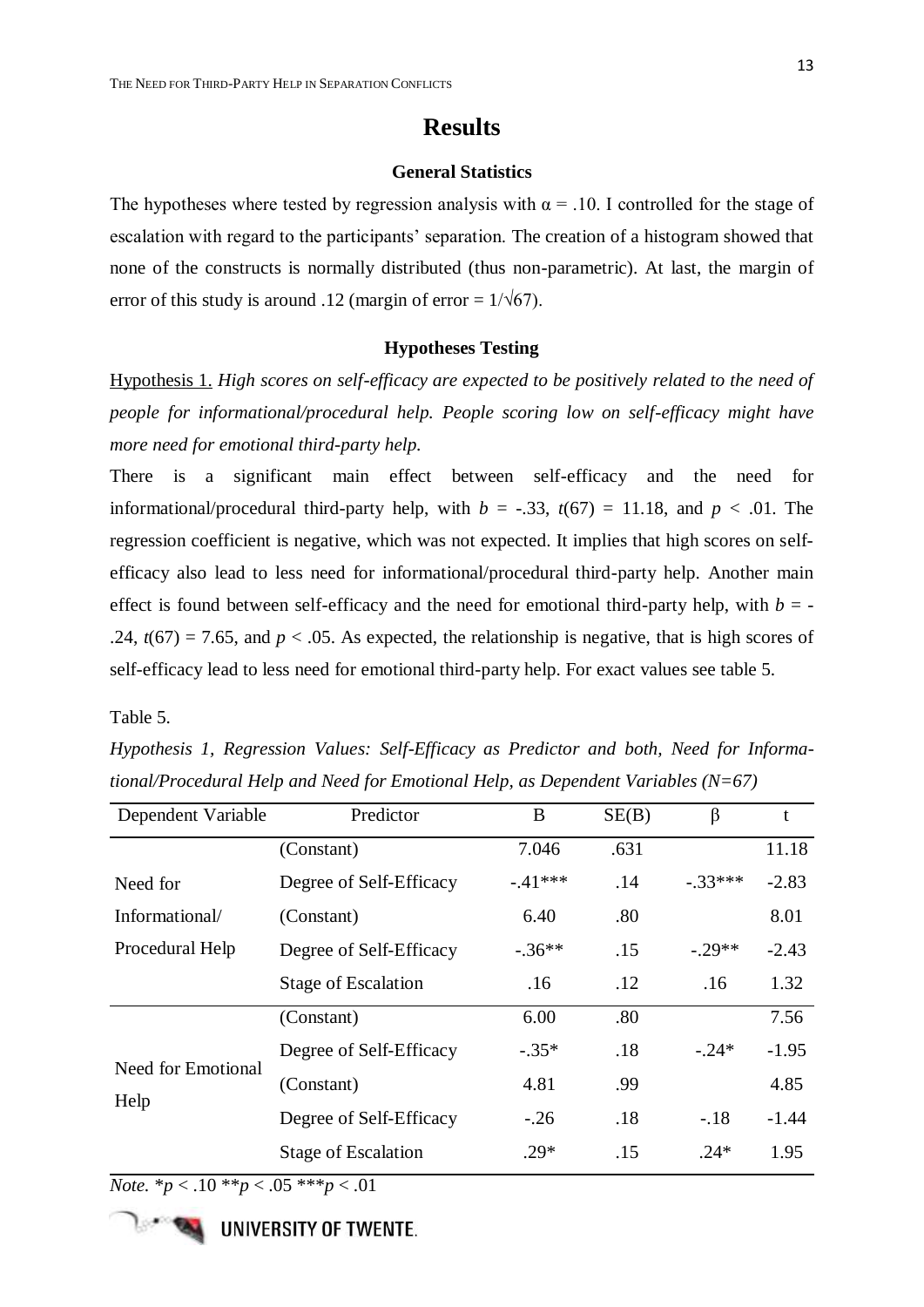Hypothesis 2. *People receiving emotional social support from their social environment are expected to have a higher need for informational/procedural third-party help. People receiving informational social support might have higher needs for emotional third-party help.*

There are no main effects found between emotional social support and the need for emotional help ( $b = -12$ ,  $t(67) = 5.66$ , *ns*). Therefore the first part of our hypothesis has to be rejected. The second part describing the relationship between informational social support and need for emotional help does not show significant main effects either:  $b = .18$ ,  $t(67) = 5.66$ , *ns*. As I wasn't expecting informational social support to have influence on needs for emotional thirdparty help, this part of the hypothesis in fact is supported. For exact values see table 6.

#### Table 6.

*Hypothesis 2, Regression Values: Both Emotional Social Support and Informational Social Support as Predictors, and Need for Emotional Help as Dependent Variable, a) when Controlled for Stage of Escalation (N = 67)*

| Dependent Variable | Predictor                              | B       | SE(B) | $\beta$ | $\mathbf t$ |
|--------------------|----------------------------------------|---------|-------|---------|-------------|
|                    | (Constant)                             | 4.32    | .76   |         | 5.66        |
|                    | Degree of Emotional Social Support     | $-.13$  | .25   | $-.12$  | $-.51$      |
| Need for Emotional | Degree of Informational Social Support | .19     | .24   | .18     | .77         |
| Help               | (Constant)                             | 3.32    | .84   |         | 3.96        |
|                    | Degree of Emotional Social Support     | $-.22$  | .25   | $-.20$  | $-.88$      |
|                    | Degree of Informational Social Support | .28     | .24   | .26     | 1.18        |
|                    | <b>Stage of Escalation</b>             | $.37**$ | .15   | $.30**$ | 2.50        |
|                    | (Constant)                             | 4.80    | .62   |         | 7.70        |
|                    | Degree of Emotional Social Support     | .01     | .21   | .01     | .03         |
| Need for           | Degree of Informational Social Support | .10     | .20   | .12     | .52         |
| Informational/     | (Constant)                             | 4.13    | .69   |         | 5.96        |
| Procedural Help    | Degree of Emotional Social Support     | $-.05$  | .20   | $-.06$  | $-.25$      |
|                    | Degree of Informational Social Support | .16     | .20   | .19     | .84         |
|                    | <b>Stage of Escalation</b>             | $.25*$  | .12   | $.24*$  | 1.99        |

*Note.*  $*_{p}$  < .10  $*_{p}$  < .05

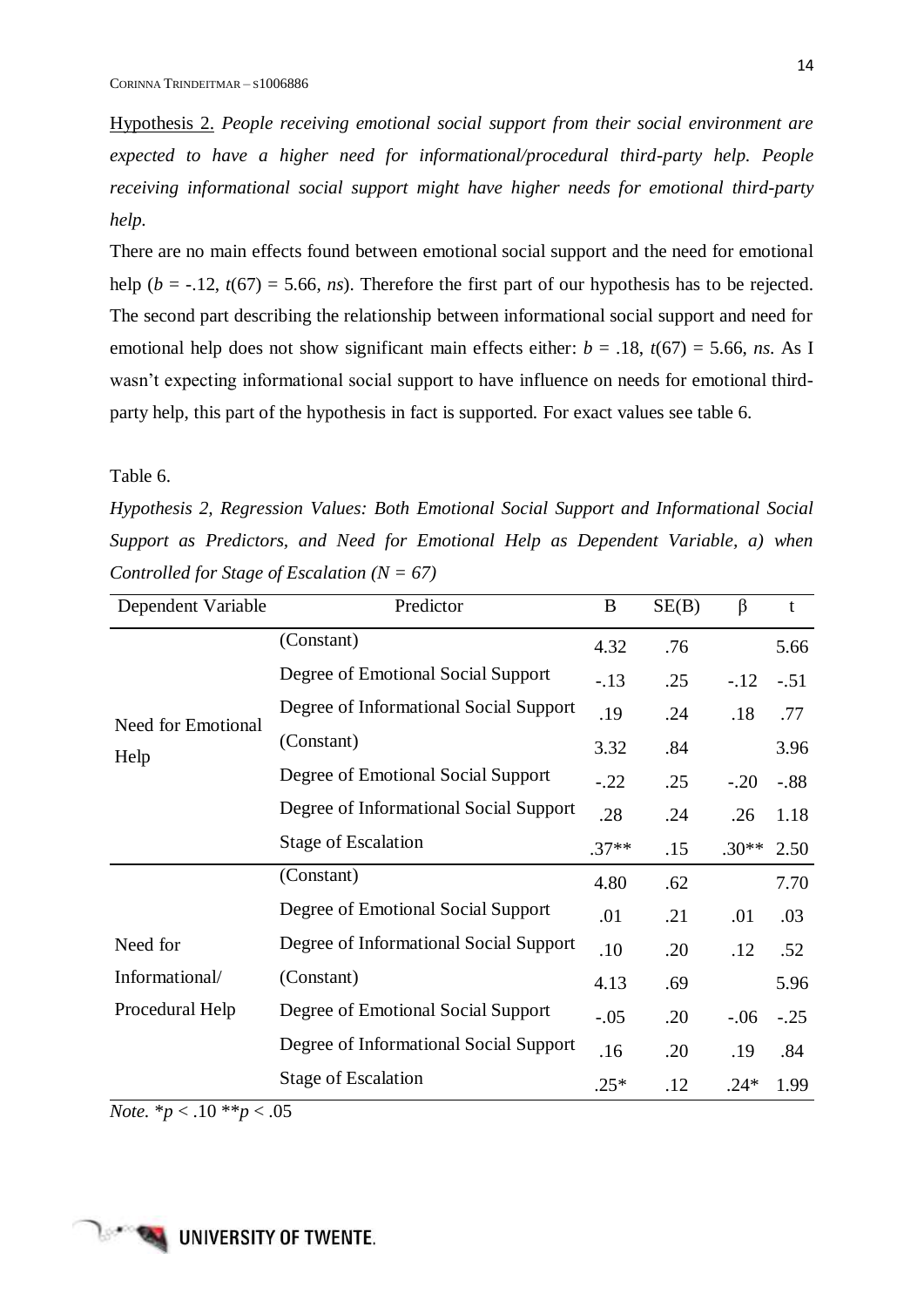Hypothesis 3. *A moderating effect of the two determinants is expected: A lack of especially emotional social support leads to an increased need for emotional help, but only when selfefficacy is low as well.* 

To find the moderating effect of self-efficacy on the relationship between social support and need for emotional help, an interaction analysis is carried out. There is a significant moderating effect with  $M = 3.51$  and  $p < .05$ . As already indicated in hypothesis 1, selfefficacy and need for emotional help have a significant negative relationship:  $b = -0.29$ ,  $t(67) =$ -2.34, *p* < .05. Emotional social support is positively related to need for emotional help, however, the variable does not have a significant value by itself ( $b = .16$ ,  $t(67) = 1.32$ , *ns*). The moderation of emotional social support and self-efficacy is positive:  $b = .28$ ,  $t(67) =$ 2.34,  $p < .05$  (table 7). A moderating effect is indicated, implying the following: low scores on emotional social support cause the highest need for emotional help, when scores on selfefficacy are low as well. Whereas low scores on emotional social support cause the lowest need for emotional help, when scores on self-efficacy are high. In other words, high scores on self-efficacy buffer the need for emotional help, when social support is low.

Table 7.

*Hypothesis 3, Moderation: Emotional Social Support as Predictor, Emotional Help as Dependant Variable, and Self-Efficacy as Moderator on their Relationship, a) when Controlled for Stage of Escalation (N = 67)*

| Dependent Variable | Predictor                          | B        | SE(B) | $\beta$  | t       |
|--------------------|------------------------------------|----------|-------|----------|---------|
|                    | (Constant)                         | 4.32     | .19   |          | 22.56   |
|                    | Degree of Emotional Social Support | .25      | .19   | .16      | 1.28    |
|                    | Degree of Self-Efficacy            | $-.50**$ | .19   | $-.32**$ | $-2.55$ |
| Need for Emotional | Moderation                         | $.44**$  | .19   | $.27**$  | 2.31    |
| Help               | (Constant)                         | 3.59     | .45   |          | 8.04    |
|                    | Degree of Emotional Social Support | .20      | .19   | .13      | 1.06    |
|                    | Degree of Self-Efficacy            | $-.40**$ | .20   | $-.26**$ | $-2.02$ |
|                    | Moderation                         | $.42**$  | .19   | $.26***$ | 2.20    |
|                    | <b>Stage of Escalation</b>         | $.26*$   | .15   | $.22*$   | 1.80    |

*Note.*  $*_{p}$  < .10  $*_{p}$  < .05

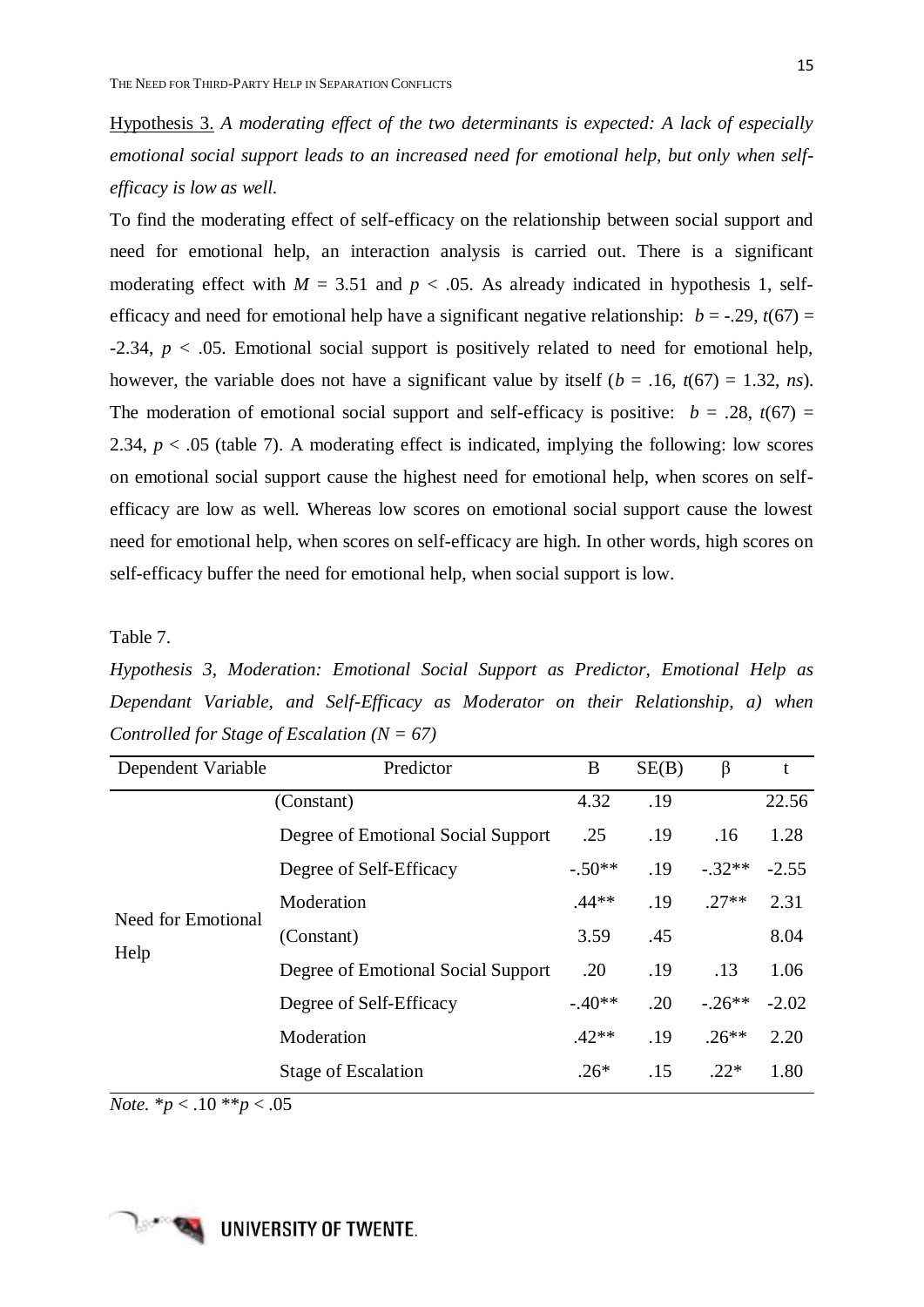

*Figure 2.* Graphic Illustration of the Moderating Effect of Self-Efficacy on the Relationship between Emotional Social Support and Need for Emotional Third-Party Help

## Hypothesis 4. *A positive relationship between the contact with mediators and the need for emotional help as well as the need for informational/procedural help is expected (part I).*

Results are expressed in table 8. Regression analysis did not show significant effects for contact with mediators and the need for emotional help ( $b = -.39$ ,  $t(67) = 4.15$ , *ns*). It means that people with more emotional help do not necessarily have contact with mediators. There is a positive main effect for the contact with mediators and the need for informational/procedural help ( $b = .55$ ,  $t(67) = 4.15$ ,  $p = .10$ .; table 8). It implies that people with higher needs for informational/procedural help have more contact with mediators. Part one of the fourth hypothesis is party confirmed.

*Financial advisors and/or the Legal Aid Desk are expected to be involved when people's need for informational/procedural help is high (part II).* 

There is no significant relationship between the need for informational/procedural help and the contact to financial advisors ( $b = -.03$ ,  $t(67) = 3.67$ , *ns*). Neither are there main effects found people's contact with the Legal Aid Desk and the need for informational/procedural help ( $b = -.19$ ,  $t(67) = 8.13$ , *ns*; table 8). Part II of hypothesis 4 is rejected.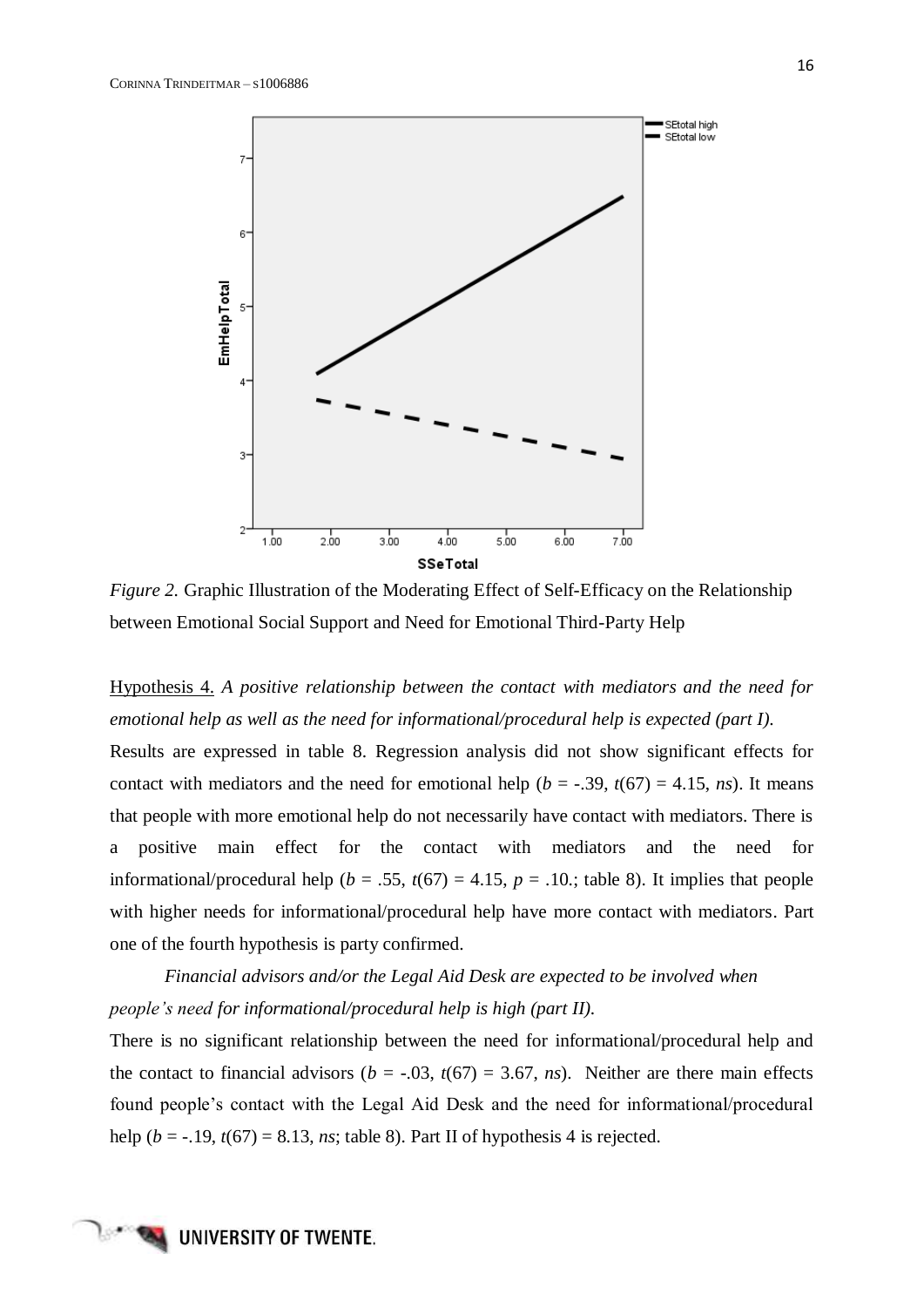*The more need for emotional third-party help there is, the less people are expected to have contact with lawyers (part III).* 

The third part of the fourth hypothesis is not confirmed since there is no main effect found between the need for emotional help and people's contact with a lawyer ( $b = -.23$ ,  $t(67) =$ 3.87, *ns*; table 8). That is, the third party of hypothesis 4 is rejected as well.

## Table 8.

*Hypothesis 4, Part I, II & III, Regression Values: Contact with Different Third-Party Institutions as predictors, and the Need for Emotional Help and/or the Need for Informational/Procedural Help as Dependent Variables (N = 67)*

| Dependent Variable                 | Predictor                                 | B      | SE(B) | Wald | Exp(B) |
|------------------------------------|-------------------------------------------|--------|-------|------|--------|
|                                    | Need for Emotional Help                   | $-.39$ | .30   | 1.67 | .68    |
| I. Contact with<br>Mediator        | Need for<br>Informational/Procedural Help | $.55*$ | .33   | 2.71 | 1.73   |
|                                    | (Constant)                                | .33    | 1.22  | .08  | 1.40   |
| II. Contact with                   | Need for<br>Informational/Procedural Help | $-.03$ | .23   | .01  | .97    |
| <b>Financial Advisor</b>           | (Constant)                                | 1.30   | 1.25  | 1.08 | 3.67   |
| II. Contact with<br>Legal Aid Desk | Need for<br>Informational/Procedural Help | $-.19$ | .24   | .61  | .83    |
|                                    | (Constant)                                | 2.10   | 1.36  | 2.39 | 8.13   |
| III. Contact with                  | Need for Emotional Help                   | $-.23$ | .17   | 1.81 | .80    |
| Lawyer                             | (Constant)                                | 1.35   | .81   | 2.80 | 3.87   |

*Note.* \**p* < .10

All results were controlled for the stage of escalation, but no in parameters were found.

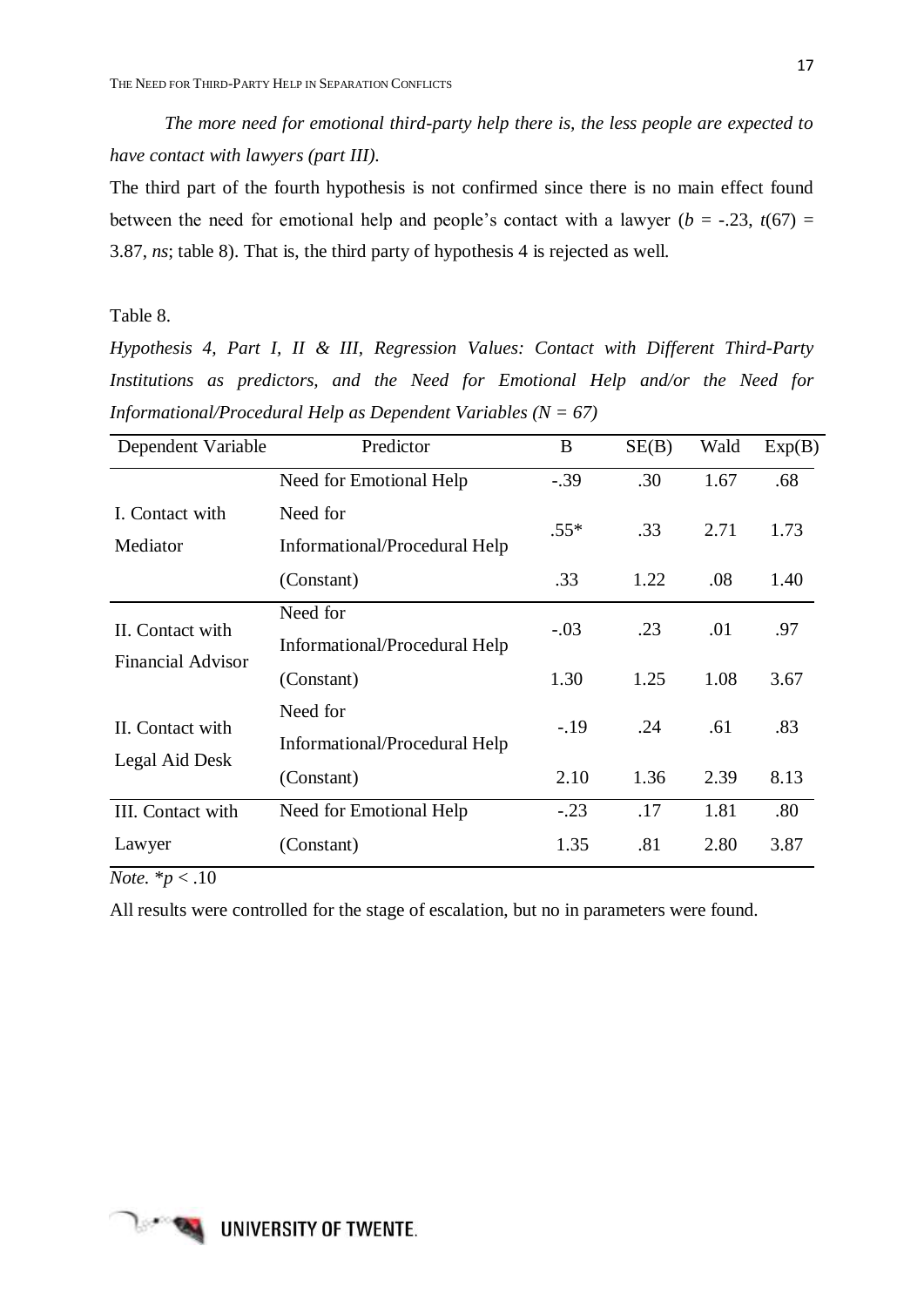## **Discussion**

<span id="page-23-0"></span>Third-party help can be important in interpersonal conflicts (Giebels & Yang, 2009). Separations are much about the interpersonal relationship, and third-party help was indicated to be important in separation conflicts as well (Te Brummelstroete, 2013).

The purpose of the current study is to investigate two determinants that influence the need for third-party help. Hereby, the focus lies on divorce and separation conflicts. Those types of conflicts are stressful in particular since they are quite complex with regard to the many different issues that have to be regulated.

The current study is part of a bigger study which is set up in cooperation with the Dutch Legal Aid Board. The Legal Aid Board tries to make help in conflicts available for everybody, and the studies' overall goal is to improve the supply of appropriate help. Along with that, the current paper not only tries to identify the needs of people, but also asks if the people are approaching the appropriate help to fulfil their needs. If that is not the case, the Legal Aid Board could present as much help as possible, but the people would not benefit from it in the maximum way.

Throughout *hypothesis 1* I expected people with high scores on self-efficacy to have high needs for informational/procedural third-party help since I hypothesized that people would be goal-oriented and seek for information on how to solve their separation conflicts. Furthermore, people with low scores on self-efficacy were expected to have high needs for emotional third-party help. As expected I found a negative relationship between self-efficacy and need for emotional third-party help, implying that low scores on self-efficacy lead to a higher need for help. Unexpectedly, a lack of self-efficacy significantly leads to higher needs for informational/procedural help. Still, the results reflect the definition by Bandura (1986), that self-efficacy means trusting one's own abilities. In contrast to our assumption, people with little self-efficacy don't seem to be overcharged by informational/procedural help, but seem to be happy about any kind of help instead.

In hypothesis 2 I stated that less need for either emotional or informational/procedural third-party help is needed, when the social environment is offering either emotional or informational social support. Due to non-significant relationships I have to reject *hypothesis 2* as a whole. However, the second part of hypothesis was confirmed particularly because of the unavailability significance. According to these findings, social support – regardless if it is emotional or informational – is not enough to satisfy people's needs for emotional support. When recalling findings by Rahe (1969) that a divorce or separation is highly stressful to people, it might be assumed that a basic amount of professional emotional help would be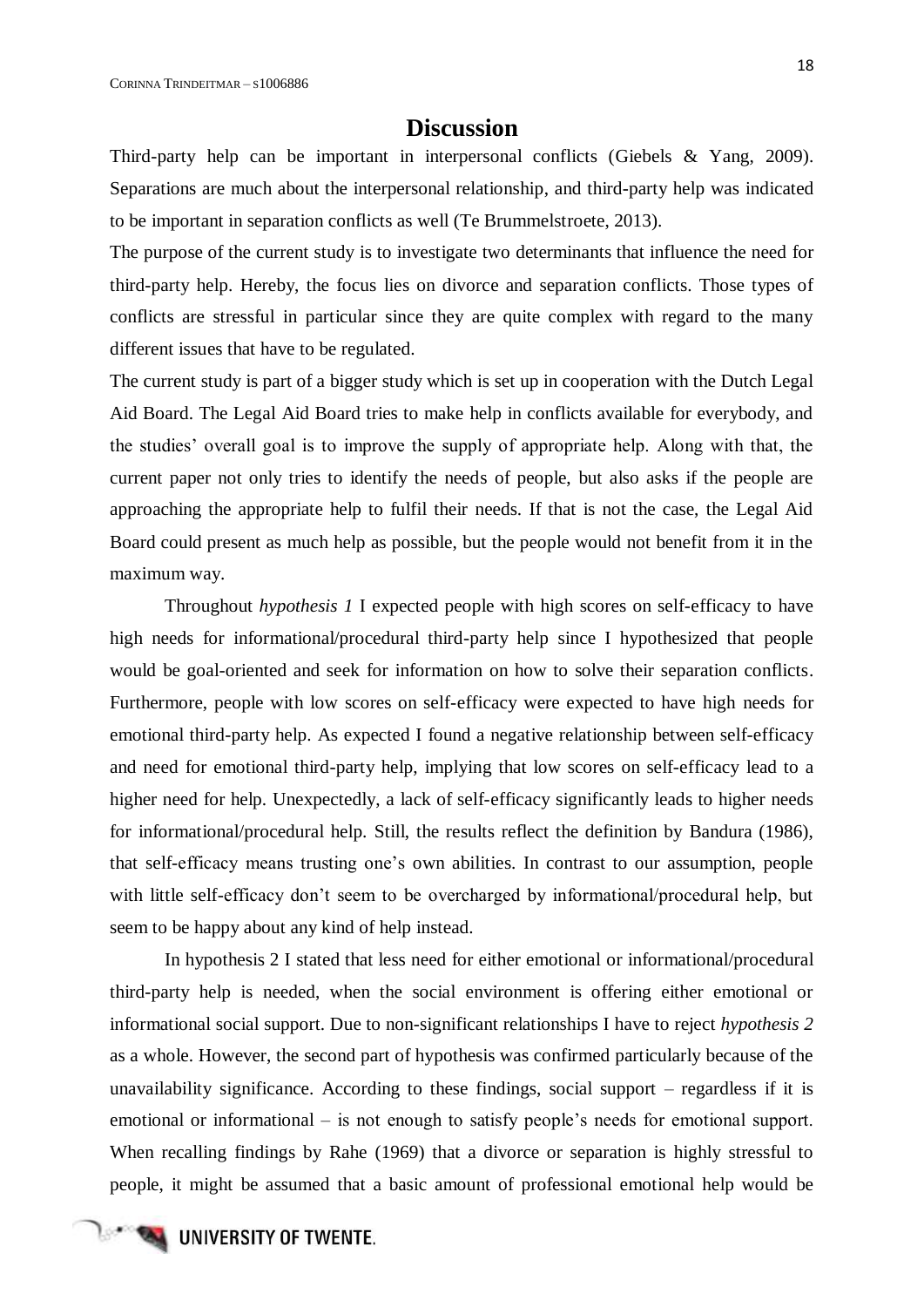reasonable. Hence, the current study is supported in the decision to lay focus on emotional help. As mentioned earlier, Chen et al. (2012) subdivided social support in two categories, too, and could confirm the appropriateness of this division. The current study was not able to reproduce their findings. The study by Deno et al. (2012), however, might give an indication why the results could not be reproduced: it describes different effects of social support in terms of the provider. The value of social support seems to depend on the source, that is, friends would have different influence than family. This option is not taken into account here.

Next I looked for the mediating value of self-efficacy on the relationship of emotional social support and the need for emotional third-party help. *Hypothesis 3* brought up a significant moderating effect: A lack of emotional social support leads to an increased need for emotional help, but only when self-efficacy is low as well. High scores of self-efficacy, instead, buffer the lack of emotional social support and cause significantly less need for emotional help. This goes along with hypothesis 1, where the impact of self-efficacy on need for emotional help in form of a negative relationship was found.

In *hypothesis 4*, I checked whether people meet their own needs by the third-party involvement that took place so fare. Firstly, contact with mediators was expected to predict high needs for both, emotional and informational/procedural third-party help. Secondly, ontact with financial advisors and the Legal Aid Desk should predict the need for informational/procedural third-party help. At last, contact with a lawyer was expected to negatively predict high needs for emotional help. Only the first part could be partly confirmed: as expected, people with needs for informational/procedural help have contact with mediators. All other parts of the hypothesis had to be rejected due to non-significance.

If results were significant, however, still three of the five hypothesized relationships are contrary form what expected. This implies that only little people have contact with third-party institutions which in fact meet their needs. This would indicate that people do not meet their own needs since they have contact with the inappropriate kind of third-party help.

After all, we have to keep in mind that my predictions on the appropriate third-party involvement miss scientific support and I, instead, made predictions on the basis of allover assumptions on how third-party institutions contribute to needs.

Self-efficacy is said to be important for constructive conflict management (Deutsch et al., 2006; Ergeneli, Camgoz, & Karapinar, 2010). Most of the significant results here indeed

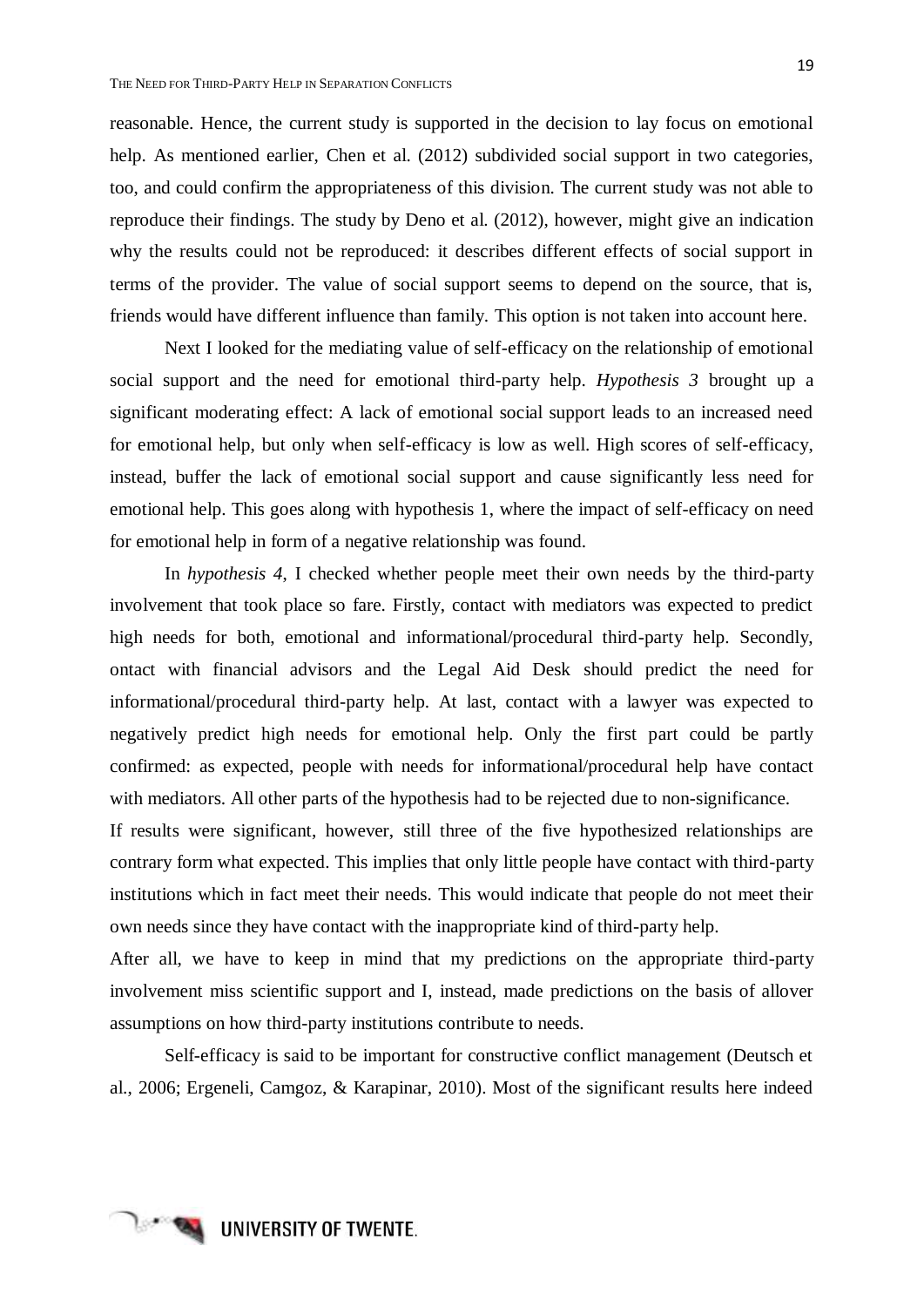come from hypotheses about self-efficacy<sup>10</sup>. The study therefore supports findings by earlier studies about the significant impact of self-efficacy on conflicts.

## **Limitations**

<span id="page-25-0"></span>The current study was able to contribute to research on separation conflicts by the application of determinant from other conflict research on the separation context in particular. However, the results of the current study could eliminate some distracting factors. Due to time limits, the expected number of participants is not a quarter as close. As mentioned in the results section, according to the margin of error only 12% of the results found can be trusted, since a small dataset can give a-typical results the chance to be more influential. The premeasurement, however, came up with around 115 participants. Reason for drop-outs could be the length of the questionnaire is around 15 minutes, respectively 20 minutes when assessed via Rechtwijzer.nl.

Above that, we have to expect sample bias. The gathering of participants was not randomly as the questionnaire was spread specifically in fora and magazines for divorces, etc., which causes that not all members of the population have an equal chance to participate.

#### **Future Implications**

<span id="page-25-1"></span>Context is important when we consider the effects of social support and self-efficacy on the needs for third-party help. This study examines these relations in the context of separation conflicts which are both quite common and stressful. Other studies, however, took place in different contexts (e.g. Deno et al., 2012, study with cancer patients), and although they offer significant relationships, we cannot conclude for sure that the determinants would have the same effects in separation conflicts. It is wise to take those findings as a leitmotif; still, it is recommendable to investigate determinants per conflict and/or per circumstance.

For future research, I would further recommend an assessment of cultural aspects. Prior study indicates that culture is an influential background variable for conflicts. The current study indicated that some participants have foreign origins; therefore it would be convenient to pursue the outcomes of other studies in the context of the current topic.

There are many more factors playing on the needs for third-party help that might be relevant particularly in separation conflicts and could be investigated within the current study.

 $10$  There is one additional interesting finding about self-efficacy. The mean score on self-efficacy rose from 66% in the pre-measurement to 71.33% in the main measurement. In the first place people (or our participants in particular) might have been overwhelmed by the tasks they will have to face. After the first survey they might have visited the website Rechtwijzer.nl for the first time, and got the required information to become an overview on their problem. Through that they might have gained some confidence and along with that selfefficacy.



1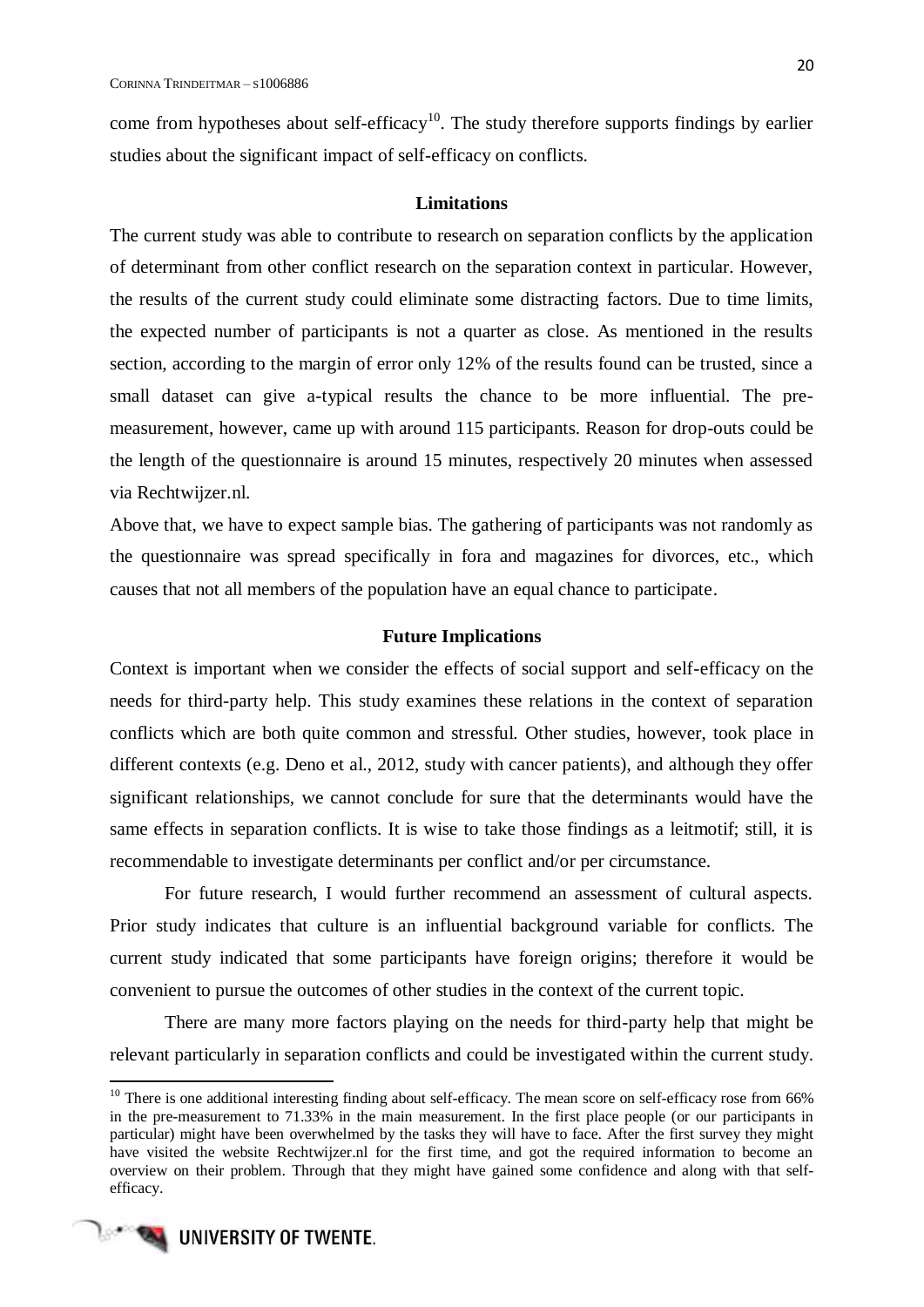As mentioned earlier, research found that separation is a stressful life event. Others indicated that self-efficacy seems to buffer emotional distress deriving from inadequate social support (Deno et al., 2012). Along with that, Giebels and Janssen (2005) found that third-party help (here: mediation) to have a significantly mitigating effect on conflict stress. Therefore there might be interesting findings hidden behind the factor stress when it comes to separation conflicts.

## **Conclusion**

<span id="page-26-0"></span>Many of the above evaluated hypotheses do not deliver enough significance and therefore are rejected. Taking a closer look at their values, however, indicates that most relationships are even contrary to what I was expecting. Assuming that the non-significance is due to lack of participants would allow us to conclude that more than half of people indeed do not involve the third parties that actually would fit their needs. Thereby the current study would have found a crucial circumstance. Firstly, these findings should nourish further research in order to find if the indication is correct. Secondly, confirming those findings would provoke the need for new ideas about how to guide people make reasonable choices. In other words, the help for people is only as good as it fits their needs.

Some positive feedback comes from the participants: "*Practical help is desirable*", stated one of them. After all, it is crucial to go on with research and improvements on help to meet the needs of people in a separation conflict.

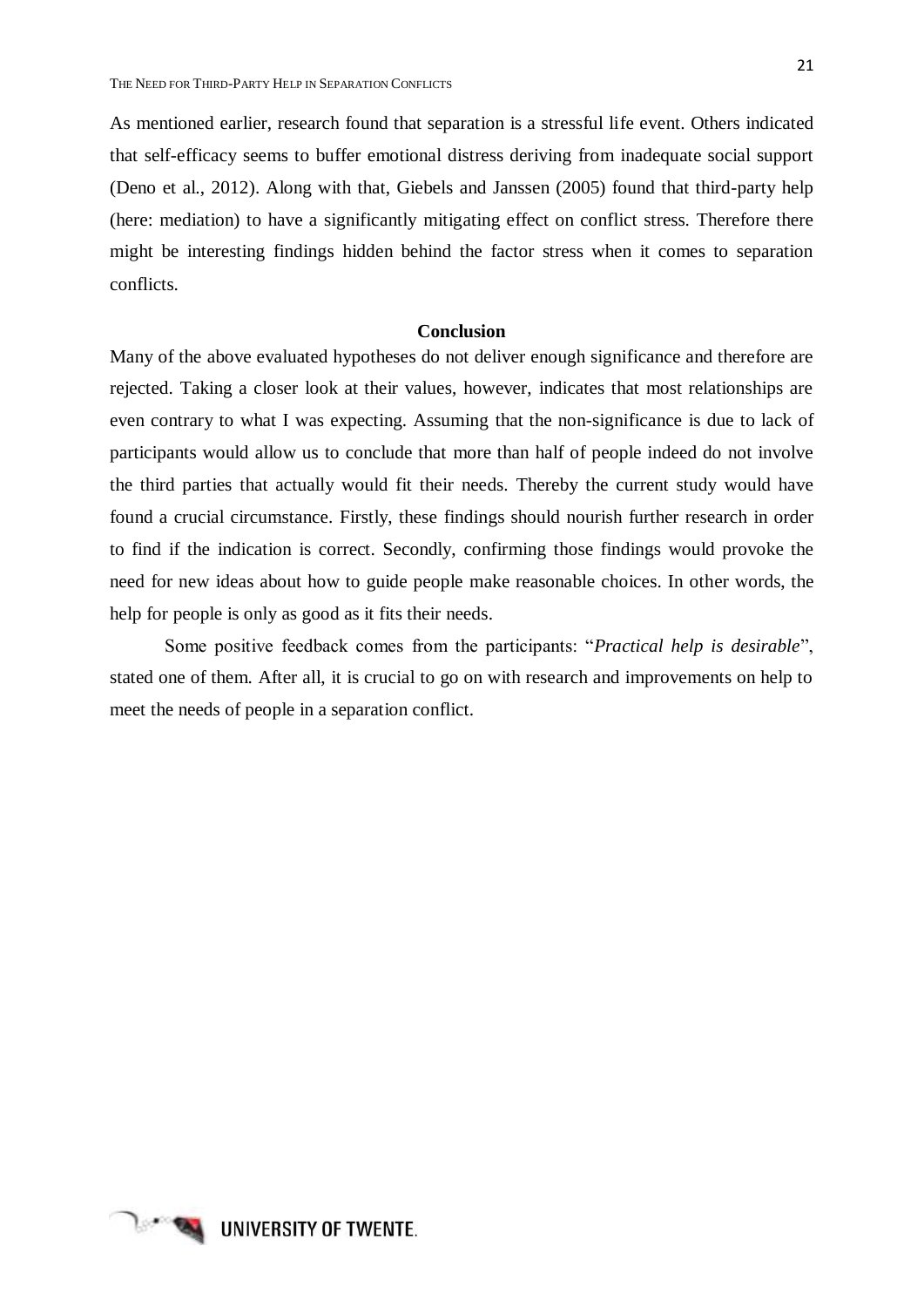## **References**

- <span id="page-27-0"></span>Ajzen, I. & Fishbein, M. (1977): *Attitude & behavior relations: a theoretical analysis and review of empirical research*. Pychological Bulletin, 84, 888-918.
- Amir, M., Roziner, I., Knoll, A., & Neufeld, M.Y. (1999). Self-Efficacy and Social Support as Mediators in the Relation Between Disease Severity and Quality of Life in Patients with Epilepsy. *Epilepsia, 40*(2), 216-224.
- Bandura, A. . (1986). *Social Foundations of Thought and Action: A Social Cognitive Theory*. Englewood Cliffs, NJ: Prentice Hall.
- Bercovitch, J., Kremenyuk, V., & Zartman, I.W. (2009). *The SAGE Handbook of Conflict Resolution*. London: SAGE Publications Ltd.
- Brenninkmeijer, A.F.M., Bonenkamp, H.J., Bruggen, J. van, & Walters, P. (2003). *Handboek mediation*. Den Haag: Sdu uitgevers.
- Brummelstroete, L. te (2013). *Behoefte aan hulp van een derde partij bij echtscheidingen.* Bachelorscriptie, Universiteit Twente, Enschede.
- Caplan, G. (1974). *Support systems and community mental health*. New York: Behavioral Publications.
- Cerny, C.A., & Kaiser, H.F. (1977). A study of a measure of sampling adequacy for factoranalytic correlation matrices. *Multivariate Behavioral Research, 12*(1), 43-47.
- Chen, J.M., Kim, H.S., Mojaverian, T., & Morling, B. (2012). Culture and Social Support Provision: Who Gives What and Why. *Journal of Personality and Social Psychology, 38*(1), 3-13
- Consortium, Conflict Research. (1999). Third Party Intervention Retrieved 20 october, 2013, from [http://www.colorado.edu/conflict/peace/treatment/3ptyint.htm.](http://www.colorado.edu/conflict/peace/treatment/3ptyint.htm)
- Deno, M., Tashiro, M., Miyashita, M., Asakage, T., Takahashi, K., Saito, K., Busujima, Y., Mori, Y., Saito, H., & Ichikawa, Y. (2012). The mediating effects of social support and self-efficacy on the relationship between social distress and emotional distress in head and neck cancer outpatiens with facial disfigurement. *Psycho-Oncology, 21*, 144- 152.
- Deutsch, M. (1958). Trust and suspicion. *Journal of Conflict Resolution, 2*, 265-279.
- Deutsch, M., Coleman, P.T., Marcus, E.C. (2006). *The handbook of conflict resolution: theory and practice.* (2nd ed.). San Francisco, CA: Jossey-Bass.
- DeVellis, F. (2003). *Scale development: theory and applications*. Thousand Oaks, CA: Sage.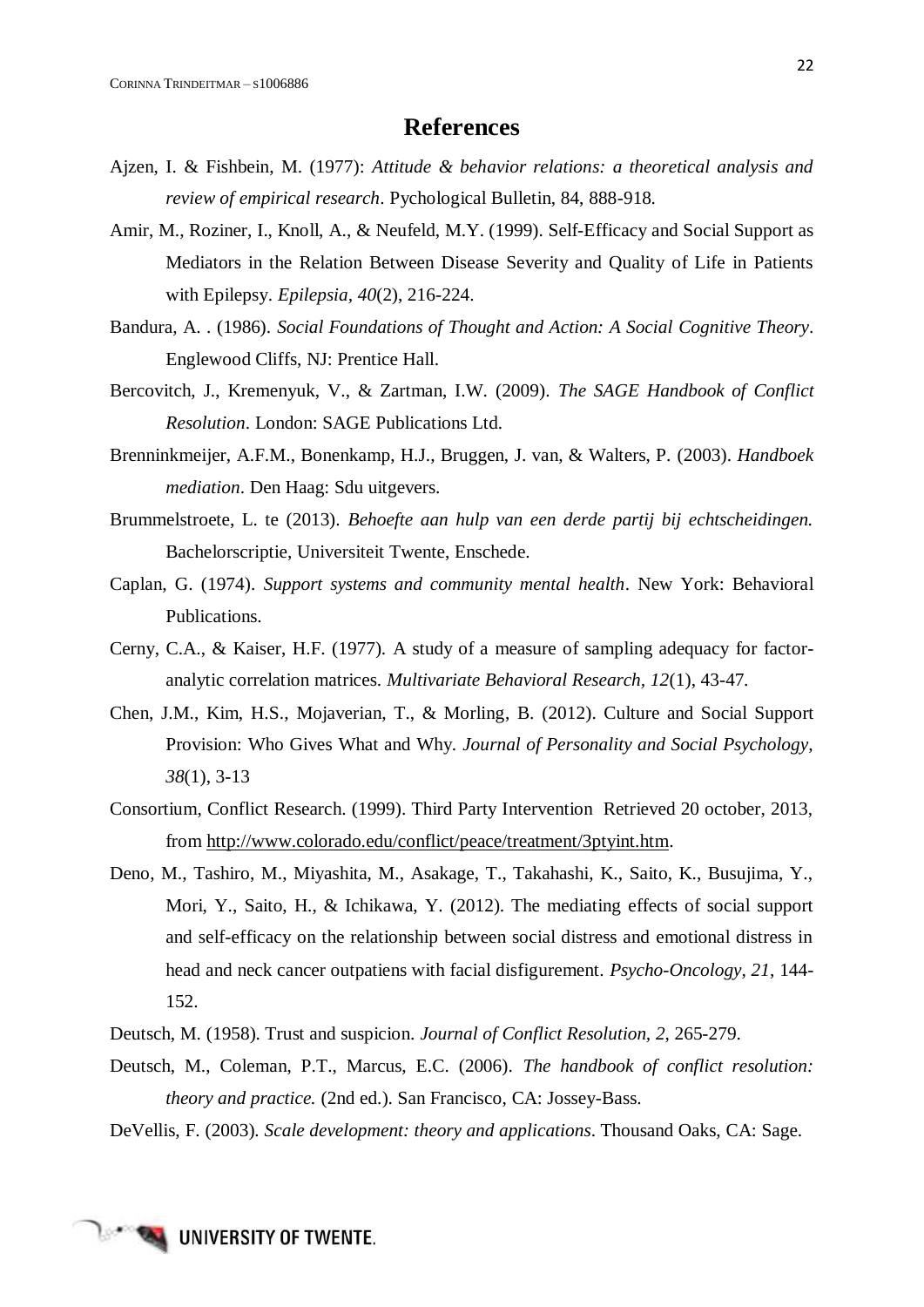- Dijk, M. van, medeauteurs (2013). *Predictors and consequences of conflict assymetry in legal conflicts*. Manuscript in preparation.
- Douglas, L.P.R. (2012). *In need of a third party: The influence of conflict asymmetry, future interaction and cultural background on the needs from third-party help.* Bachelor, Universiteit Twente, Enschede.
- Ergeneli, A., Camgoz, S.M., & Karapinar, P.B. (2010). The relationship between self-efficacy and conflict-handling styles in terms of relative authority positions of the two parties. *Social Behavior and Personality, 38*(1), 13-28.
- Giebels, E., & Euwema, M. (2006). *Conflictmanagement: Analyse, diagnostiek en interventie* (2nd ed.). Groningen: Noordhoff Uitgevers.
- Giebels, E., & Janssen, O. (2005). Conflict stress and reduced well-being at work: The buffering effect of third-party help. *European Journal of Work and Organizational Psychology, 14*(2), 137-155.
- Giebels, E., & Yang, H. (2009). Preferences for Third-Party Help in Workplace Conflict: A Cross-Cultural Comparison of Chinese and Dutch Employees. *Negotiation and Conflict Management Research, 2*(4), 334-362.
- Glasl, F. (1990). *Konfliktment*. Bern: Verlag Paul Haupt.
- Heppner, P.P. & Petersen, C.H. (1982). The development and implications of a personal problem solving inventory. *Journal of Counseling Psychology, 29*, 66-75.
- Juridisch Loket (n.d.). Echtscheiding: hoe regel ik dat? Retrieved 20 september, 2013, from [http://www.juridischloket.nl/vraagenantwoord/familie](http://www.juridischloket.nl/vraagenantwoord/familie-relatie/echtscheiding/echtscheiding-aanvragen/Pages/default.aspx)[relatie/echtscheiding/echtscheiding-aanvragen/Pages/default.aspx.](http://www.juridischloket.nl/vraagenantwoord/familie-relatie/echtscheiding/echtscheiding-aanvragen/Pages/default.aspx)
- Kassin, S., Fein, S., & Markus, H. (2011). *Social Psychology* (8th ed.). Belmont, CA: Cengage Learning.
- Liu, R.X., & Chen, Z.Y. (2006). *The effects of marital conflict and marital disruption on depressive affect: A comparison between women in and out of poverty*. Social Science Quarterly, 87(2), 250-271.
- McAdams, D.P. (2009). *The Person: An Introduction to the Science of Personality Psychology* (5th ed.). New York: Wiley.
- Meedendorp, E., Giebels, E., & Rotman, L. (2011). *Voorrapportage onderzoek Juridisch Loket*. Rapport wachtkameronderzoek. Enschede: Universiteit Twente.
- Meline, T. (2009). *A Research Primer for Communication Sciences and Disorders*. (1st ed.). Boston: Pearson.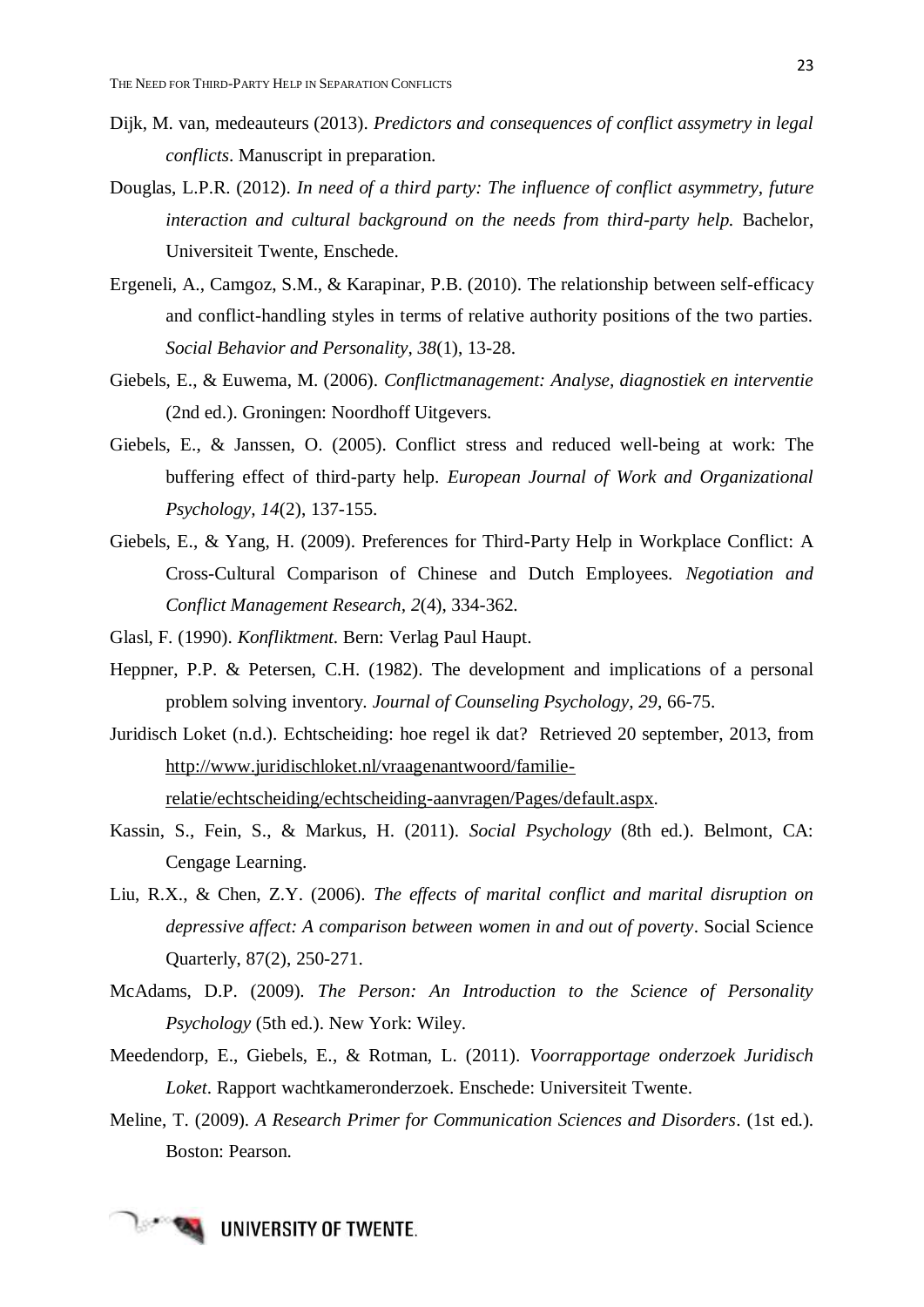- Palesh, O.G., Shaffer, T., Larson, J., Edsall, S., Chen, X.H., Koopman, C., Turner-Cobb, J.M., Kreshka, M,A,, Graddy, K., & Parsons, R. (2006). Emotional self-efficacy, stressful life events, and satisfaction with social support in relation to mood disturbance among women living with breast cancer in rural communities. *The Breast Journal, 12*(2), 123–129.
- Pruitt, D., & Carnevale, P. (1993). *Negotiation in Social Conflict*. Beltmont, CA: Thomson Brooks/Cole Publishing Co.
- Quick, J.C., Quick, J.D., Nelson, D.L., & Hurrell, J.J. (1997). *Preventive stress management in organizations*. Washington, DC, US: American Psychological Association.
- Rahe, R.H. (1969). Life crisis and health change. In P.R.A. May, & Wittenborn, J.R. (Ed.), *Psychotropic Drug Response: Advances in Prediction*. Springfield, Illinois: Charles C Thomas.
- Raad voor Rechtsbijstand (n.d.). Hoe groot is de kans van slagen? Retrieved 25 september, 2013, from [http://www.rvr.org/nl/subhome\\_rz/faq,Mediation/Hoe-groot-is-de](http://www.rvr.org/nl/subhome_rz/faq,Mediation/Hoe-groot-is-de-slaagkans-.html)[slaagkans-.html](http://www.rvr.org/nl/subhome_rz/faq,Mediation/Hoe-groot-is-de-slaagkans-.html)
- Rotman, L. (2011). *Behoeften aan derde partij hulp: Welke rol speelt afhankelijkheid?* Bachelor, Universiteit Twente, Enschede.
- Sarason, I.G., Levine, M.H., Basham, R.B., & Sarason, B.R. (1983). Assessing Social Support: The Social Support Questionnaire. *Journal of Personality and Social Psychology, 44*(1), 127-139.
- Shestowsky, D. (2004). Procedural Preferences in Alternative Dispute Resolution: A Closer, Modern Look at an Old Idea. *Psychology, Public Policy, and Law, 10*(3), 211-249.
- Shnabel, N., & Nadler, A. (2008). A Needs-Based Model of Reconciliation: Satisfying the Differential Emotional Needs of Victim and Perpetrator as a Key to Promoting Reconciliation. *Journal of Personality and Social Psychology, 94*(1), 116-132.
- Sprangers, A., & Steenbrink, N. (2008). *Bijna 33 duizend echtscheidingszaken afgehandeld in 2007* (pp. 14-18): CBS.
- Tjosvold, D. (2008). Conflict-positive organization: it depends upon us. *Journal of Organizational Behavior, 29*, 19-28.
- Ufkes, E.G., Giebels, E., Otten, S., & Zee, K.I. van der. (2012). The effectiveness of a mediation program in symmetrical versus asymmetrical neighbor-to-neighbor conflicts. *International Journal of Conflict Management, 23*(4), 440 - 457.
- Wade, T.J. and Pevalin, D.J. (2004). Marital Transitions and Mental Health. *Journal of Health and Social Behavior* 42(2): 155-170.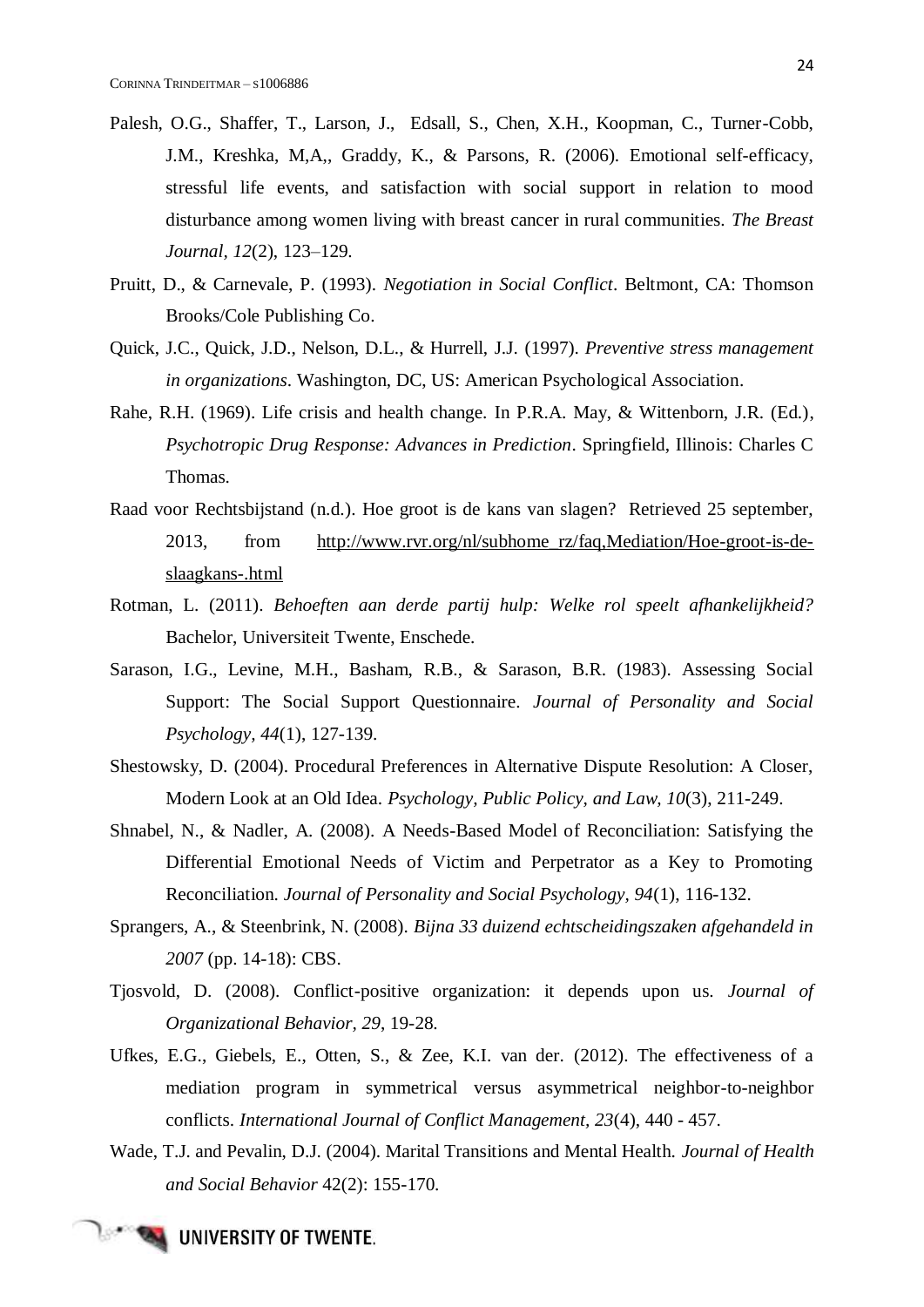- Wetzer, I.M., Zeelenberg, M., & Pieters, R. (2007). Consequences of social sharing emotions: Testing the emotion-response congruency hypothesis. *European Journal of Social Psychology, 37*, 1310-1324.
- Wu, Z., & Hart, R. (2002). "The Effects of Marital and Nonmarital Union Transition on Health." *Journal of Marriage and Family*. 64(2): 420-432.

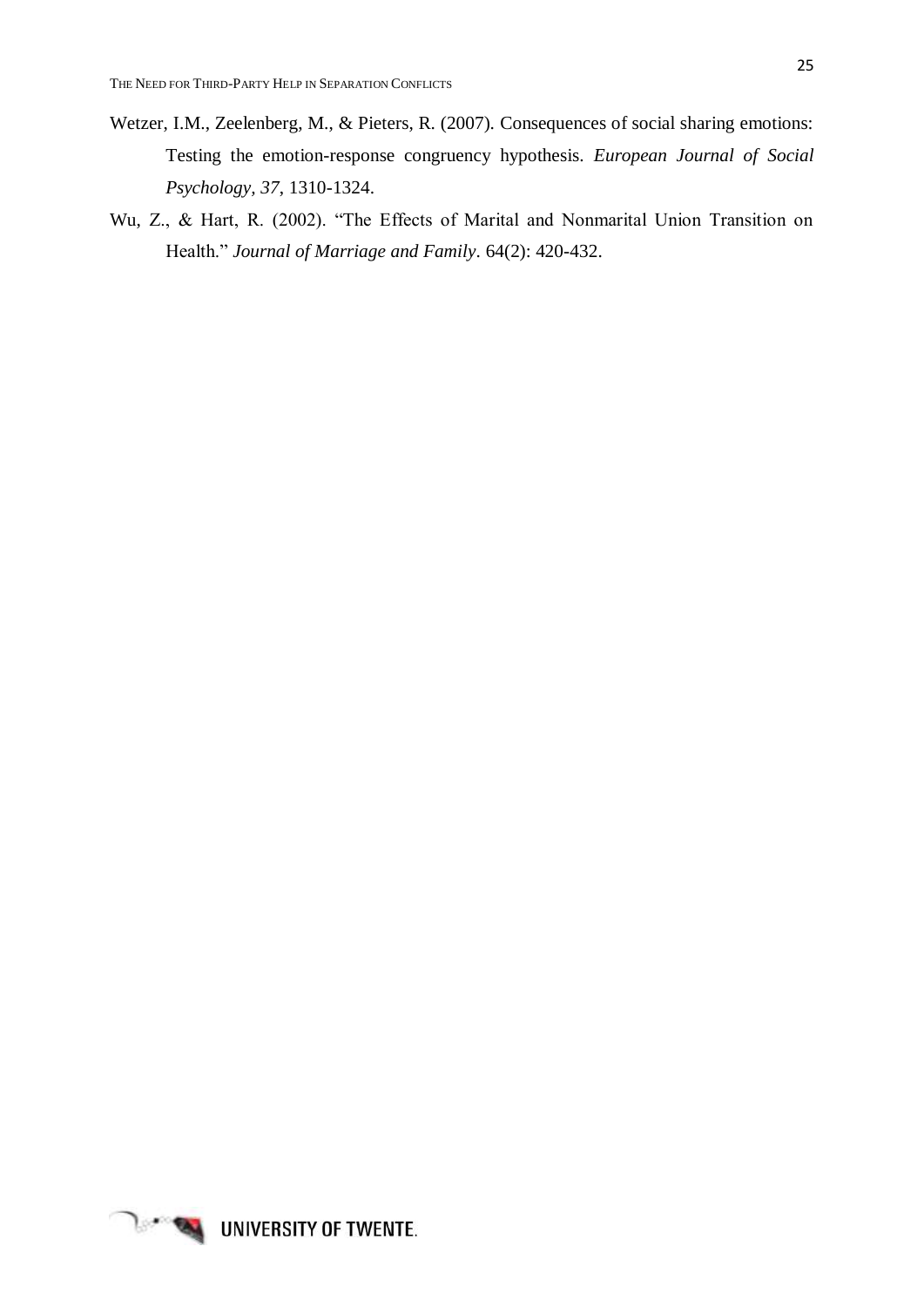## **Appendix**

## **SPSS Output**

<span id="page-31-1"></span><span id="page-31-0"></span>Table 9.

*Factoranalysis: Total Variance Explained.* 

| <b>Initial Eigenvalues</b> |       |        |                            |       |                                                                                |
|----------------------------|-------|--------|----------------------------|-------|--------------------------------------------------------------------------------|
| Total                      |       |        |                            |       |                                                                                |
| 9.39                       | 49.43 | 49.43  | 9.39                       | 49.43 | 49.43                                                                          |
| 2.45                       | 12.88 | 62.31  | 2.45                       | 12.88 | 62.31                                                                          |
| 1.31                       | 6.89  | 69.20  | 1.31                       | 6.89  | 69.20                                                                          |
| $1.00\,$                   | 5.28  | 74.48  | $1.00\,$                   | 5.28  | 74.48                                                                          |
| .73                        | 3.84  | 78.32  |                            |       |                                                                                |
| .64                        | 3.34  | 81.66  |                            |       |                                                                                |
| .57                        | 2.30  | 84.66  |                            |       |                                                                                |
| .50                        | 2.62  | 87.28  |                            |       |                                                                                |
| .43                        | 2.26  | 89.54  |                            |       |                                                                                |
| .37                        | 1.95  | 91.49  |                            |       |                                                                                |
| .32                        | 1.68  | 93.18  |                            |       |                                                                                |
| .27                        | 1.40  | 94.58  |                            |       |                                                                                |
| .23                        | 1.23  | 95.80  |                            |       |                                                                                |
| .20                        | 1.05  | 96.85  |                            |       |                                                                                |
| .19                        | .97   | 97.82  |                            |       |                                                                                |
| .14                        | .75   | 98.57  |                            |       |                                                                                |
| .10                        | .52   | 99.09  |                            |       |                                                                                |
| .09                        | .49   | 99.58  |                            |       |                                                                                |
| .08                        | .42   | 100.00 |                            |       |                                                                                |
|                            |       |        | % of Variance Cumulative % |       | <b>Extraction Sums of Squared Loadings</b><br>Total % of Variance Cumulative % |

Extraction Method: Principal Component Analysis.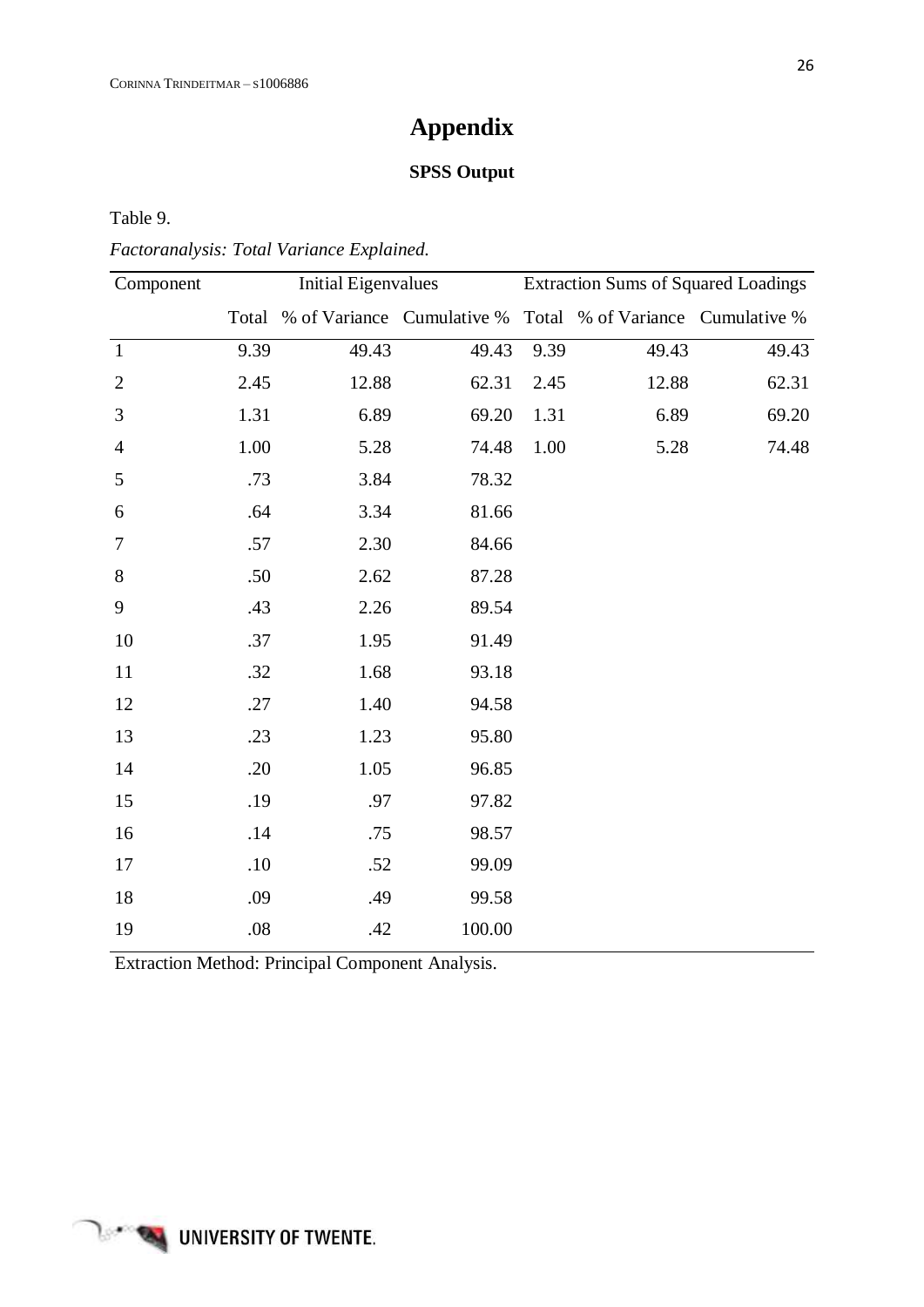## Table 11.

|  | Factor Analysis: Loadings and summary |  |
|--|---------------------------------------|--|
|  |                                       |  |

| Loadings    | $\blacksquare$           | Close loadings in different factors: InfProHelp 3, 6 $\&$ EmHelp 4, 6                    |
|-------------|--------------------------|------------------------------------------------------------------------------------------|
|             | $\overline{\phantom{0}}$ | Higher loadings at $1st$ factor: InfProHelp 1, 3, 4                                      |
|             | $\blacksquare$           | Higher loadings at $2^{nd}$ factor: EmHelp 1-3                                           |
|             | $\overline{\phantom{0}}$ | Higher loadings at $3^{rd}$ factor: EmHelp4/5, InfProHelp 7                              |
|             | $\overline{\phantom{0}}$ | Higher loadings at $4th$ factor: InfProHelp 8                                            |
| Belonging   |                          | - "Information on the steps that have to be taken today" $\rightarrow$ InfProHelp 1-7, 9 |
| to 1 factor |                          | - "Information about former similar cases" $\rightarrow$ InfProHelp 8                    |
|             |                          | - "Being able to talk about things" $\rightarrow$ EmHelp 1-3, 6                          |
|             | $\overline{\phantom{0}}$ | "Emotional support by others" $\rightarrow$ EmHelp 4, 5                                  |



*Figure 3. Scree plot: Where the graph is changing to horizontal: choose the number of components (mostly 5 or 6, explains around 45% of variance)*

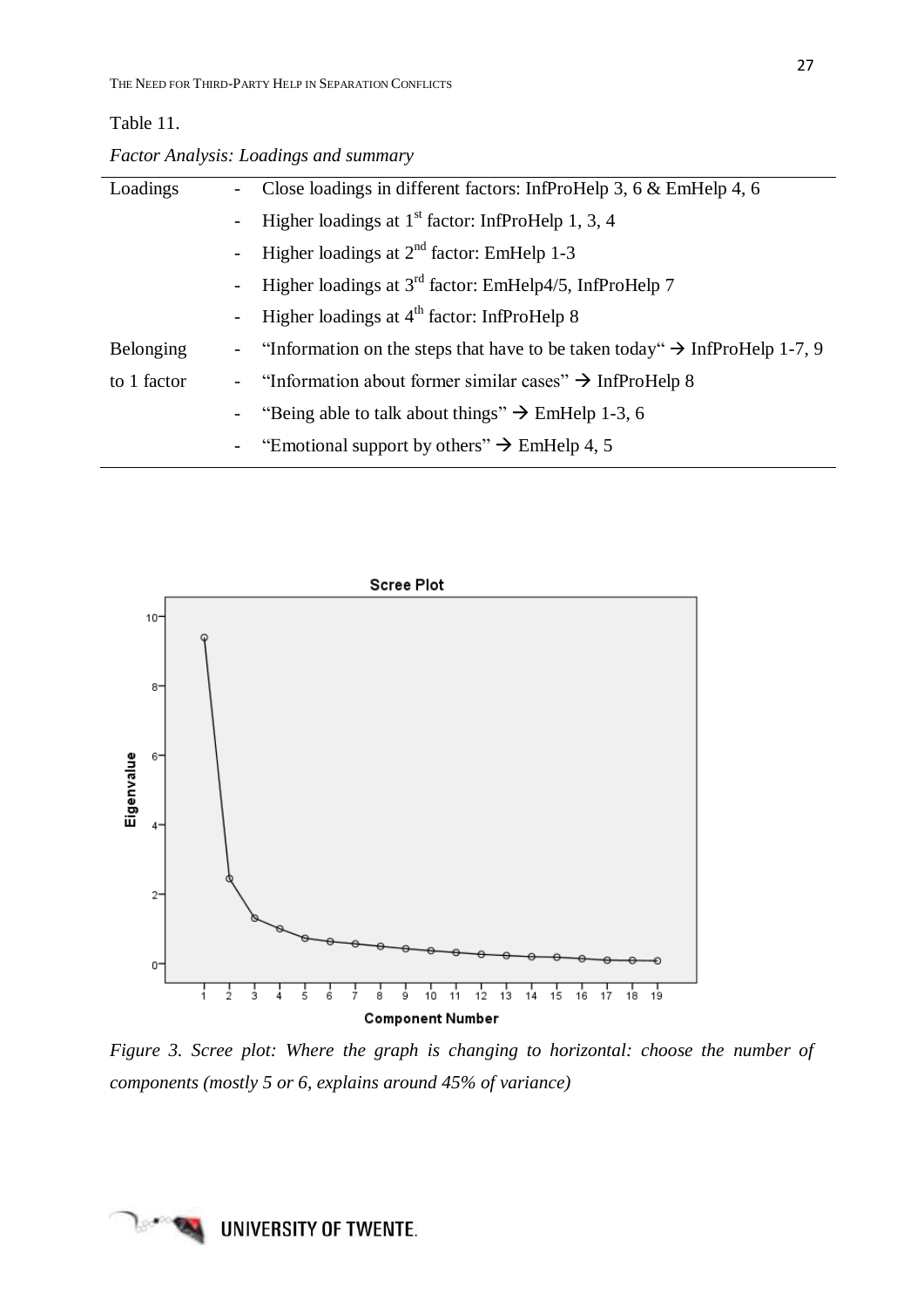#### Table 12.

#### *Individual Comments of People (Dutch Original)*

Comments pre-measurement (includes invalid measurements, i.e. drop-outs, as well)

- Mijn grootste frustratie is dat mijn partner niet voordurend bezig is om mij bewust het bloed onder de nagels vandaan te halen door mij in alles te bevechten. Bij ons is het zodanig geëscaleerd dat ik een uitbarsting heb gehad van fysiek geweld, IETS WAAR IK ZELF ENORM VAN GESCHROKKEN BEN. De rechter behandeld mij vervolgens als een stuk vuil en wijst mij binnen 5 minuten van de zitting aan als oorzaak van alle problemen. Ik ben 80/100% arbeidsongeschikt. Mijn partner is kostwinner en werkt 4 dagen in de week. Het werkelijke belang van de kinderen wordt volledig genegeerd en het is voor mij duidelijk voelbaar dat de rechtbank haar beleid volgt (50/50 regeling). De rechtbank is bijgevolg TOTAAL, maar dan ook werkelijk TOTAAL ongevoelig voor mijn argumenten. Inmiddels ben ik zo gefrustreerd dat ik bang ben dat ik mijn woede niet meer in de hand houdt. Consultatiebureau, huisarts en psycholoog zeggen dat ik goed stilsta bij het belang van de kinderen en de rechtbank veegt in één beweging ALLES van tafel. Voor een tweede keer zijn we tijdens een zitting de gang op gestuurd om ZELF !? een oplossing te vinden. Tijdens het uitoefenen van haar zorgtaken eist mijn partner dat ik niet overnacht in de woning. Helaas heb ik niet altijd de mogelijkheid ergens anders te slapen. Wat mijn partner en (letterlijk) rechter aangaat mag ik wat hun betreft op een bankje in het park slapen. In mijn beleving wordt mijn PERSOON GEWELD AANGEDAAN DOOR DE RECHTER/RECHTBANK HAARLEM. Er wordt NIET GELUISTERD!!! Gewoon 50/50 regeling en de gang op.
- Betere opvang voor mensen met Verdriet.
- Ik wil er nog even aan toevoegen dat verschil/tegenstellingen in mijn antwoorden mogelijke vragen oproepen, daarom wil ik er aantoevoegen dat de reden dat wij willen scheiden is dat we onoverbrugbare communicatieproblemen hebben die samenhangen met de persoonlijkheid van mijn man (hij heeft Asperger, een vorm van autisme die vooral voorkomt bij hoger begaafden).
- Mijn man heeft een schuld van z'n vorige huwelijk na 12 jaar nog niet weggewerkt. Ik heb er alles aan gedaan om dat wel te doen. We zijn in gemeenschap van goederen getrouwd en ik ben nu bang dat hij me de helft van die schuld mee gaat geven. Ik zou graag een antwoord vinden op de vraag of hij dat echt kan maken.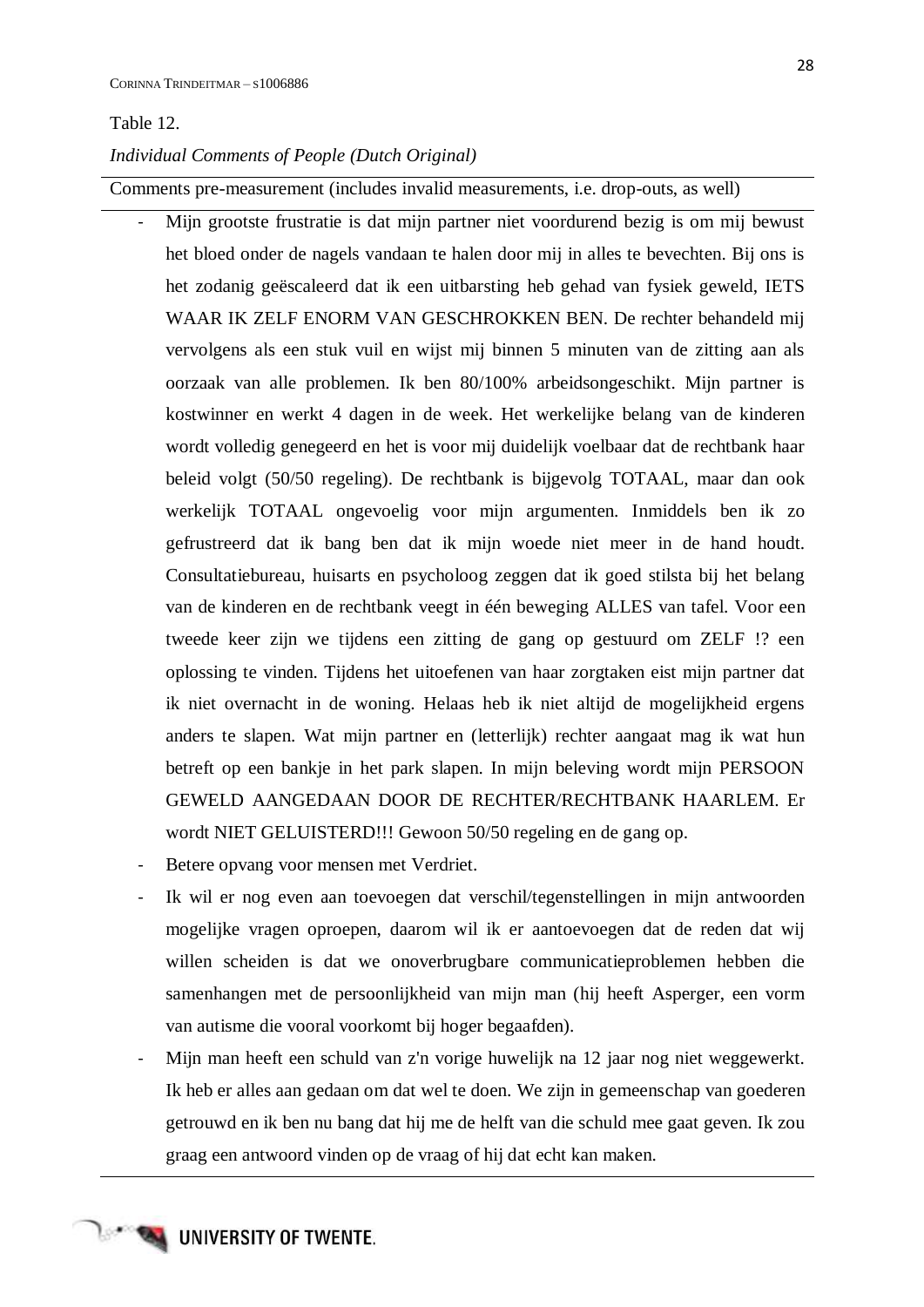- Duidelijke vraagstellingen en verhelderende uitkomst
- het gaat steeds over echtscheiding, maar wij wonen samen met een kind en een koop woning en natuurlijk samenlevingscontract daar zie ik niet zoveel van terug vraag me af of dit nut had???
- Het is een uitgebreide vragenlijst, waaraan ik niet begonnen zou zijn als ik het had vermoed.
- ik vraag me af waarom een ex partner moeilijk moet doen als ze niet kan winnen terwijl de partner alles er aan doet om het tot een goede verstandhouding te maken die niet of niks word gewaardeerd alleen op het moment dat ze je nodig hebben dan besta je wel raar vind ik dat. Mijn vraag is dan waarom besta je wel en vaak niet ( dat is een ergernis )
- Wat het beste zou zijn tijdens scheidingen zijn vaste regels. Van kinderalimentatie en zowel partneralimentatie. Als een van de twee niet in zijn eigen onderhoud kan voorzien dat naar inkomen er vaste bedragen zijn en dat dat gewoon vaststaat een je daar niet speciaal voor naar de rechter hoeft omdat de andere vertikt om dat te betalen.

Comments main measurement

- Het is een leuke onderzoek, maar sommige vragen zijn dubbel.
- Vragen over Rechtswijzer was ik niet op voorbereid. Allang niet meer geraadpleegd, dus moeilijk te beantwoorden. Lijkt op enquete om rechtswijzer te rechtvaardigen, handhaven en promoten. Bij vechtscheiding met ex met narcistische persoonlijkheidsstoornis helpt dit allemaal niet, terwijl je juist dan dringend hulp nodig hebt als alles uit de hand loopt. Zelfs advocaat voor hoger beroep is nog niet gevonden. Nog 1 maand de tijd!
- Kinderen zijn allemaal volwassen en het huis uit.
- de lijster zijn tot kort op elkaar gestuurd binnen 1 week
- Deze vragenlijst komt voor mij veel te vroeg. Er is nog teveel chaos in mijn hoofd. Heb zojuist afspraak gemaakt met notaris.
- Mijn ex-partner doet niet mee met dit onderzoek.
- Er is een uitspraak voorlopige voorziening geweest mbt de omgang met de kinderen. Ineens wil ex de kinderen de helft van de vakanties zien waar hij er vroeger echt geen vrijvoor kon krijgen. De rechter heeft een uitspraak gedaan waarbij hij op 2 pinten uitgegaan is van incorrecte informatie. Ik mis echt de uitleg van hoe het proces gaat